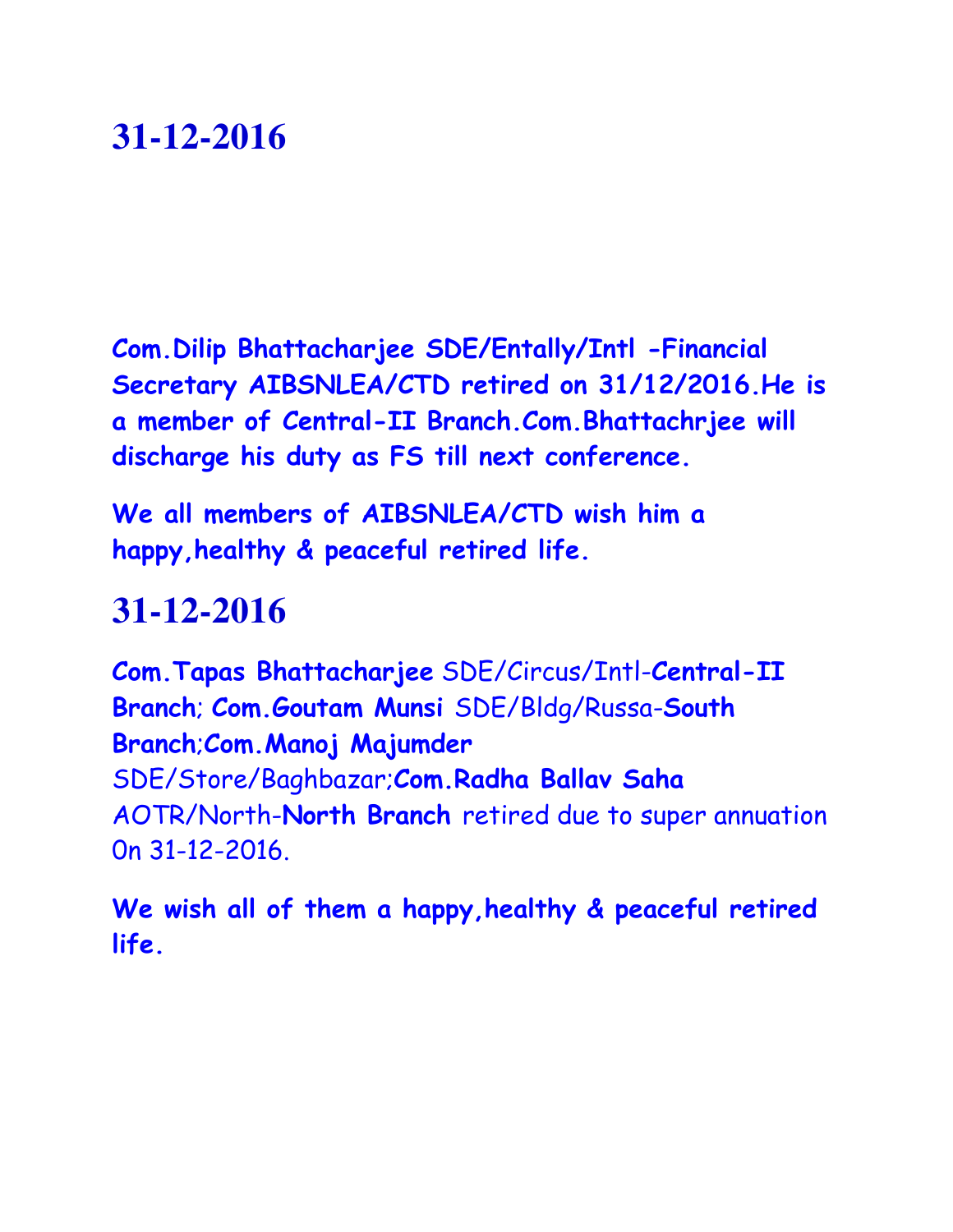On behalf of UF/CTD AIBSNLEA/CTD extends heartfelt thanks to the participants os 2 day Dharna at Telephone Bhavan on 27-28 December 2016.Despite festive season & year ending members in sizable number attended the programme to make the call successful.Leaders from the constituent associations(AIBSNLEA/AIGETOA/AITEEA) addressed the gathering proclaiming resentment to the step-motherly attitude of the Management & demand for early settlement of agreed HR issues.

Our next call **Work to Rule & Non-cooperation** will continue till settlement of long pending HR issues.We will wear Black Badges till our final call of **Dilli Chalo on 10-01- 2017.**Every members are requested to ensure 100% participation.

**Glimpses of the programme**: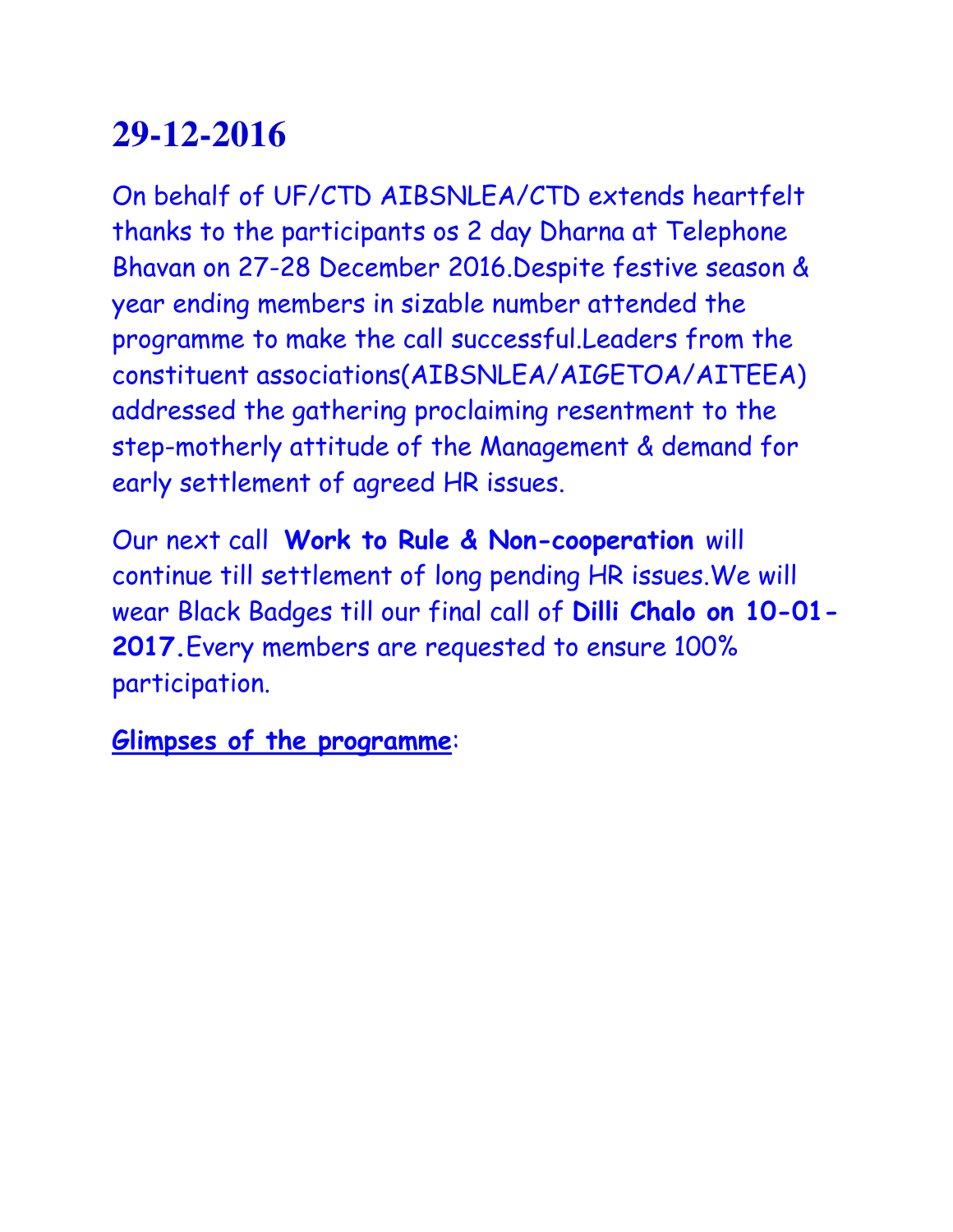ACS & CS alongwith CS/AIGETOA met DGM/HR in absence of GM/HR and discussed the following issues:

#### **1.Immediate posting of one JTO in different**

**Extl:** JTO/SDE immediately needed to be posted under different External Section.As for example in DE/Entally external out of 11 SDE/extl only 3 are there ,one SDE is retiring this month.If nobody is being posted some RLUs are to be closed.The same scenario is prevailing almost every division in every area.CS requested firmly that the JTOs from the newly promoted JEs is to be posted in external on priority basis in order to maintain the exchs.

DGM said that he will take the case to GM/HR for early solution.

**2.Phase 1 training of newly qualified JTOs at NSCBTTC Kalyani:** Some TTAs(JE) are deputed in Pre-basic Training in Rajpura/Punjab.Out of them some are facing extreme hardship & requested to undergo Ph-1 training at NSCBTTC,Kly.We requested for this arrangement.

DGM listened to the case & informed that all 25 candidates put request letter in this regard but there are only 4 vacancies are the in NSCBTTC,Kly.He assured to think over & the most deserving candidates may be accommodated.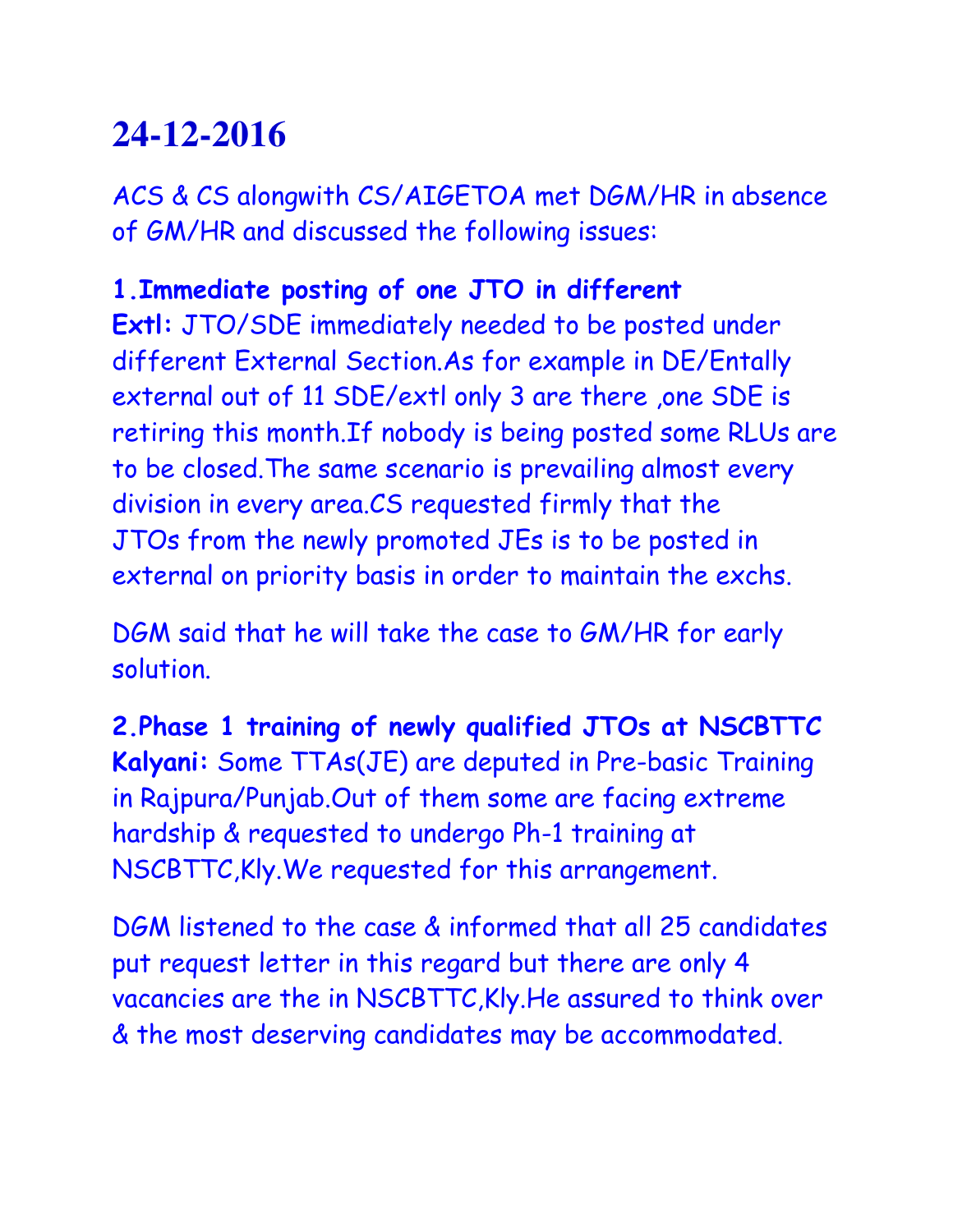However,we will try to explore if a new batch(Ph-1) may be commenced at NSCBTTC,Kly.

**3.Non Release of Sri S.Suresh DE fromCTD:**We pointed out that the release order of Sri S .Suresh has not been issued while other DEs are being released.Meanwhile Sri Suresh has broken his leg and in distress.He needs to be released soon.

DGM noted the case and immediately talked to Suresh and assured to look after the case.We will pursue this case on priority basis.

**4.Payment of financial assistance to JC labours:**Some ambiguity amongst different verticals of CTD has been evolved regarding payment of FA.Some areas are paying in quarterly basis,some are paying in monthly basis.We want a clear cut instruction from GM/HR section in this regard.

DGM told that alraeady some instruction are issued & circulated in Medha.However he assured to take this case to higher authority for early settlement. Soon a meeting with the vendors will be arranged in this regard.

**5.Issue of photo I/Card to JCL:**We pointed out that our members are facing difficulties in this regard.We wanted immediate guidelines.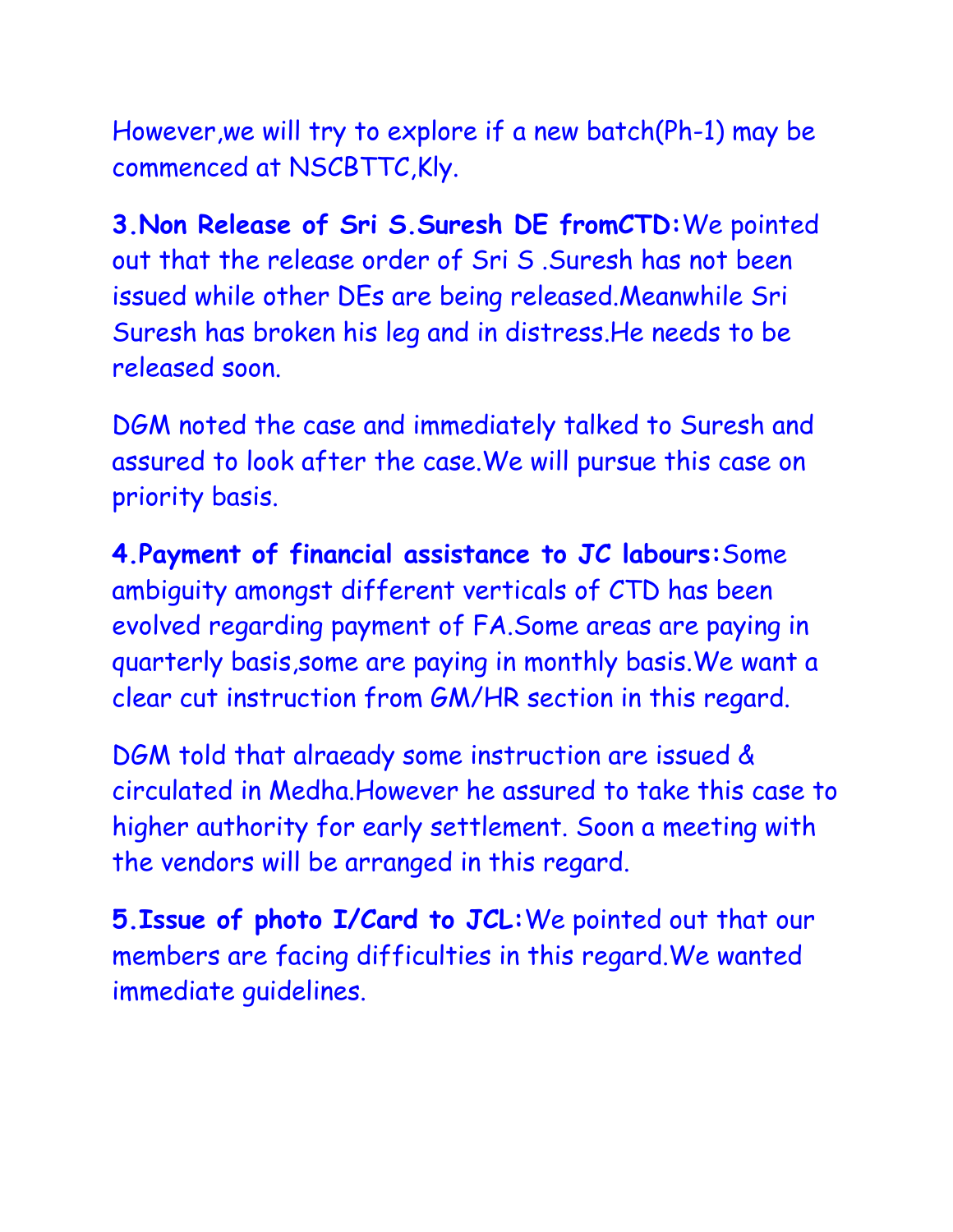DGM told that orders regarding this are already uploaded in Medha on 05/04/2016,15/07/2016 & 14/09/2016.Every PE should follow those strictly.

The meeting ended in a cordial & congenial atmosphere.We thanked him for his co-operation.

#### 23-12-2016

On 22-12-2016 CS,ACS,VP of AIBSNLEA/CTD & ACS with other OBs of AIBSNLEA/WBT met CE/Electrical to discuss some problems as under:

**1.Recent Transfer/posting:** We discussed about transfer/posting cases under CE/Elec. & requested him to discuss this matter with us for smooth implementation.

CE patiently listened to our arguments & assured to look into our request.

**2.Lift in Chittaranjan Exch.Building:** We reminded him despite previous discussion elevator in the said building still out of order.Recently CGM/CTD visited the place,we pointed out it to him also.We demanded early settlement.

CE informed us that the case has been taken on priority basis.Work has started to install a new lift there because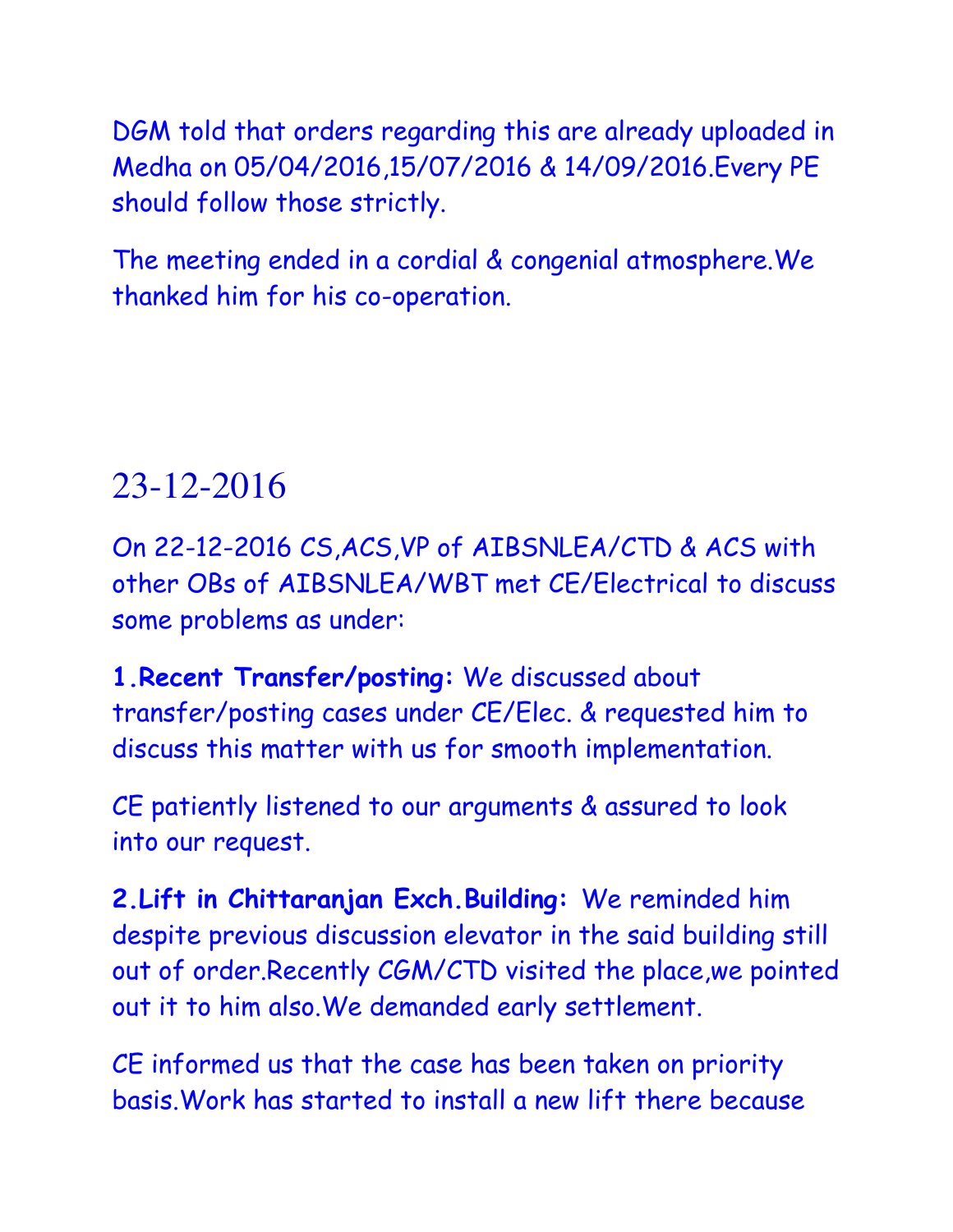the old one was installed in 1984 & became beyond repairable. We can expect new lift within March 2017.

**3.Maintenance of ACs in different RLUs:**We demanded that all the ACs in the RLUs to be maintained by Electrical section.The newly installed ACs in different places not functioning properly only due to servicing.

CE agreed in principle & informed us that the process has already been initiated. Instruction has been given to field unit for termination of AMC,if any, and ongoing repairing & mtce. work within 31/01/2017 to avoid chance of double payment. Afterward,Electrical section will take over the job.

The meeting ended in a harmonious note,we thanked CE for his co-operation.

#### **22-12-2016**

**GS writes to GM (SR), BSNL CO to extend the facility of deduction of monthly subscription as available under the clause 10(7) of the BSNL (REA) Rules, 2014 to AIBSNLEA. We have requested to deduct Rs. 50/ only as the monthly subscription.**

[<<<Click here for the letter >>>>>>](http://www.aibsnleachq.in/GMSR_SUBS_161222.pdf) [<<<Click here for the format of](http://www.aibsnleachq.in/staff1.PDF)  [the declaration >>>>>>](http://www.aibsnleachq.in/staff1.PDF)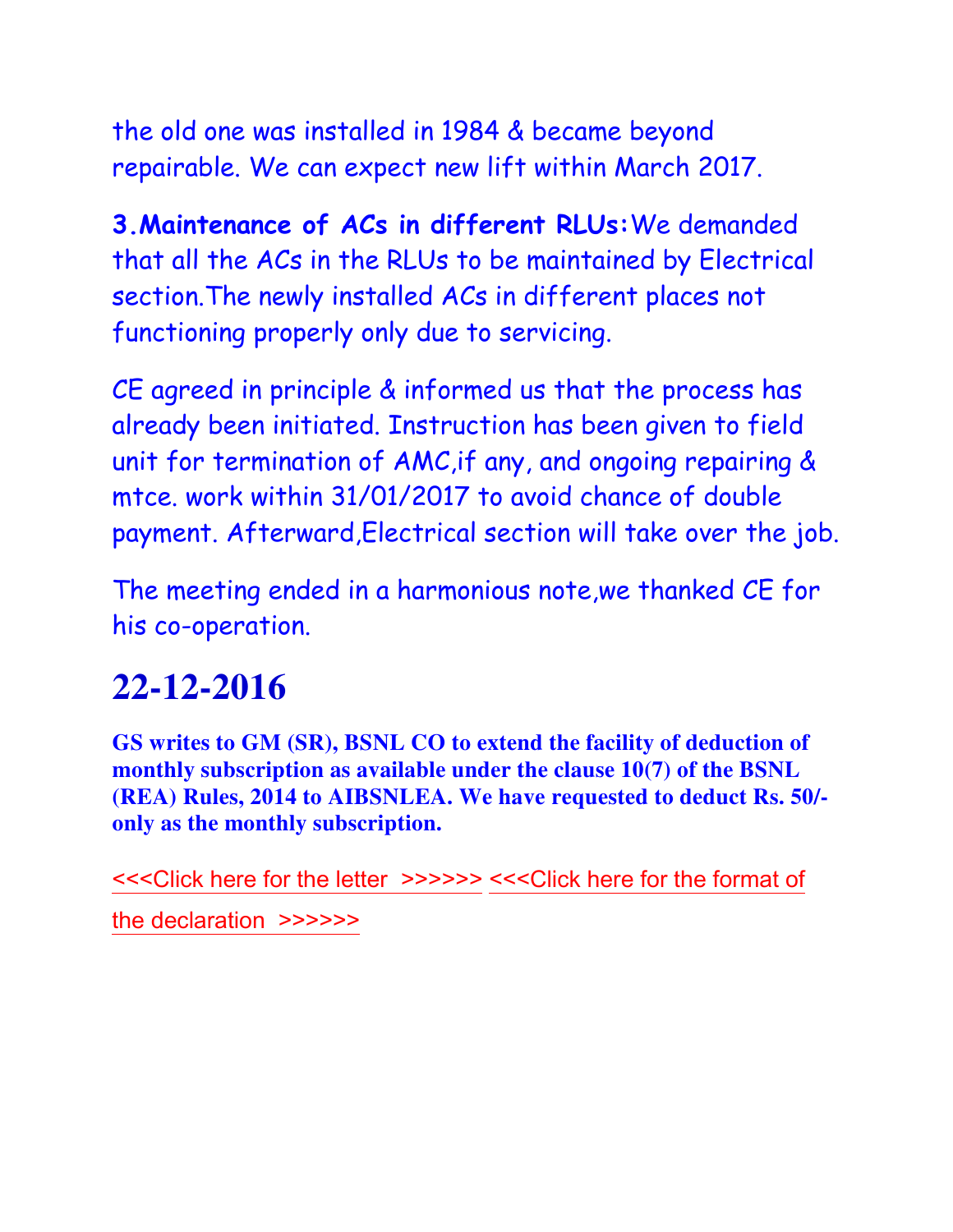United Forum of AIBSNLEA, AIGETOA and AITEEA writes to Shri Anupam Shrivastawa, CMD BSNL requesting to intervene in the matter and instruct the SR Cell of BSNL Corporate Office New Delhi to be fair and impartial in their approach and settle the long pending HR issues at the earliest to avoid agitation. Also requested to allow democracy to prevail by honouring the mandate of executives given during the MV to AIBSNLEA [<<<Click here for the letter >>>>>>](http://www.aibsnleachq.in/jablpur.PDF)>

# **21-12-2016**

United Forum of AIBSNLEA, AIGETOA and AITEEA writes to Shri Anupam Shrivastawa, CMD BSNL regarding replacement of Intermediate Pay Scale E1A & E2A by Standard Pay Scale E2 & E3 respectively.

[<<<Click here for the letter >>>>>>](http://www.aibsnleachq.in/UF_161221.PDF)

# **21-12-2016**

#### Congratulation!

As per our demand placed to Dir(HR) transfer order considering WB circle as tenure circle for Accounts personnel issued today.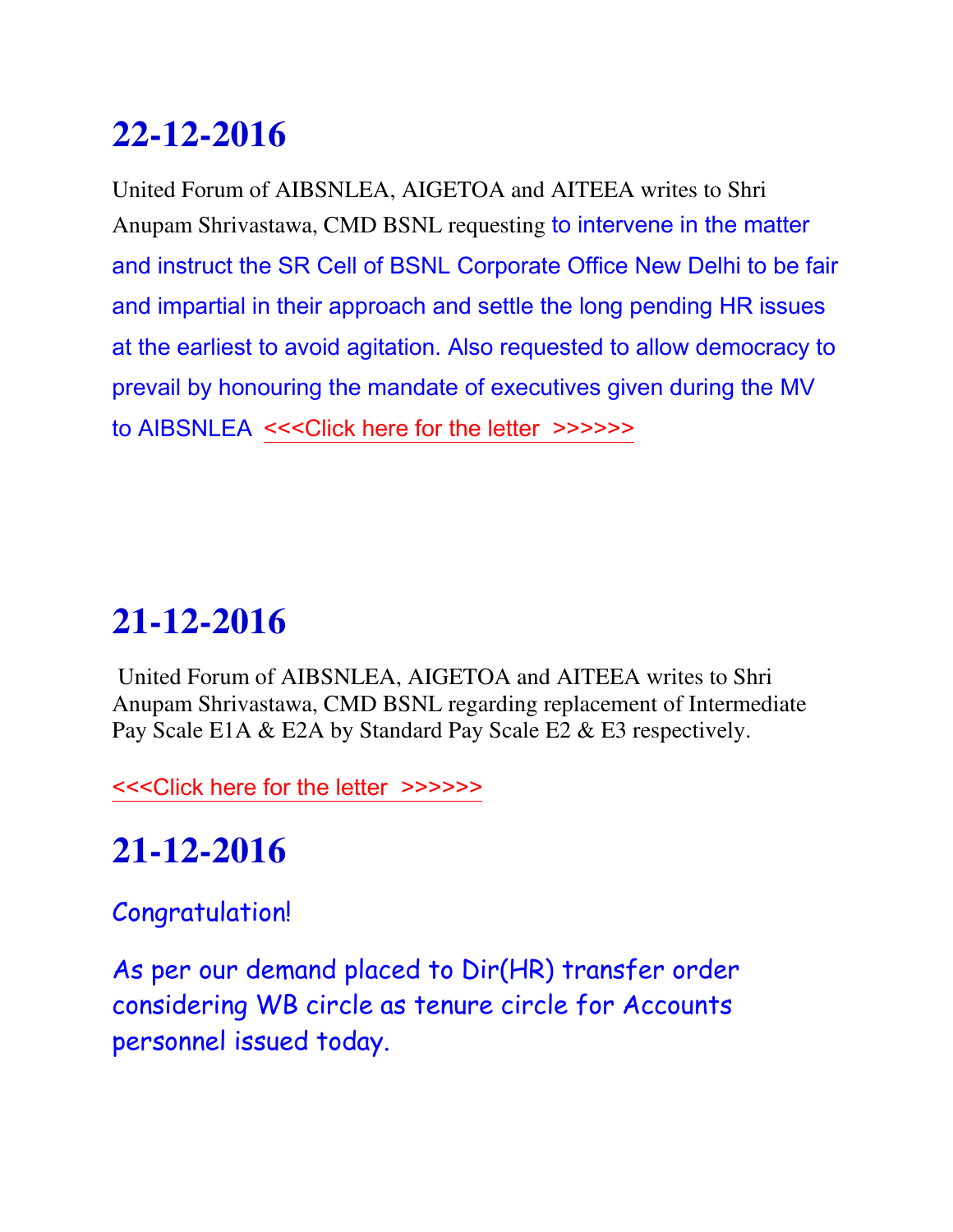On 20-12-2016 Lunch Hour Demonstration Programme in the Call of UF had been observed with full enthusiasm at Telephone Bhavan.Despite year ending a large number of executives from the three constituent associations AIBSNLEA/ AIGETOA / AITEEA gathered to demand immediate settlement of long pending HR issues & recognition of AIBSNLEA as majority association in the circles where it secured maximum vote.

CS & President of all three associations addressed the gathering & congratulated all for securing more than 54% vote in the 1st EMV. We also resolved to put forward a better gathering on 27-28th December Dharna programme in oreder to snatch our justified demands from the management.

 Later we organised a post election GB meeting in CTO Hall at 15-00 hrs.The hall was jam-packed.Besides all the leaders of CTD CS & President of AIBSNLEA/WBT addressed the meeting.All the speakers proclaimed that agitation & movement is the only way by which we can achieve our legitimate demands.We should intensify our ongoing agitation programme to ensure our victory.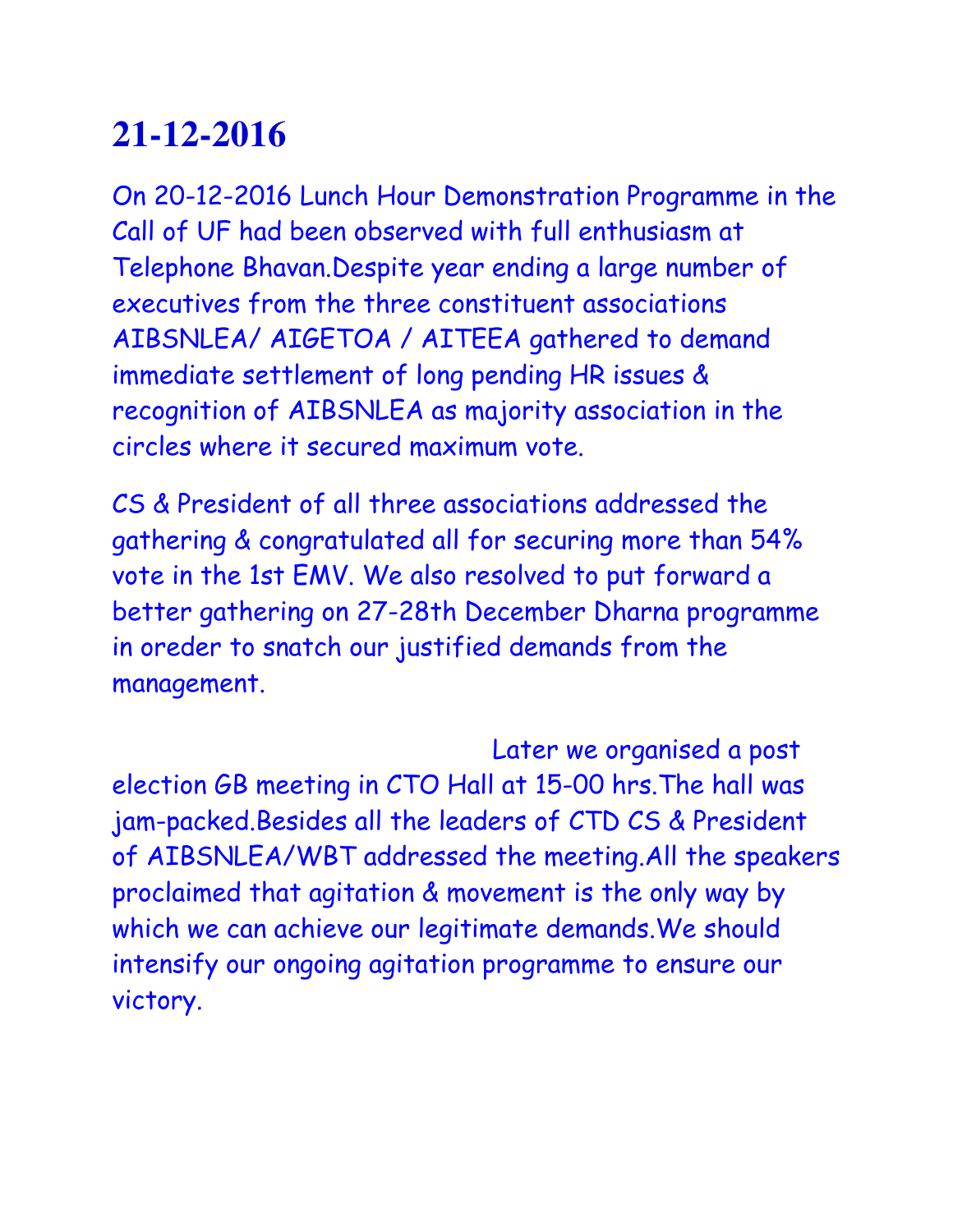Today UF Kolkata with CS,& OS(EAST),ACS of AIBSNLEA and CS & AGS of AIGETOA met DIRECTOR(HR) in Kolkata .We expressed our serious resentment for latest order of GM(SR) and demanded immediate cancellation of this order. We won in Kolkata TD and WB circle with a landsliding majority like 17 other circles, still we are deprived from our legitimate demand. We also informed her that we are going for agitation from 20th December 2016 and we will continue till the fulfillment of our demand. All HR issues are also pending for a long time. Madam gave a patient hearing and assured us that management will take legal opinion for extending recognition to both the associations and she is out of station for last few days and she will enquire about GM SR order. She told that everything is as per rule framed, and all associations are welcome to her for any discussion.

Afterwards few long pending cases of executives of Kolkata were also reminded to her. At last she requested us not to go for agitation but we submissively expressed our concern and apprehension of huge loss due to our struggle, also requested again to intervene and resolve these issues.

We also submitted a joint memorandum in this regard & CS/AIBSNLEA submitted letter regarding pending cases.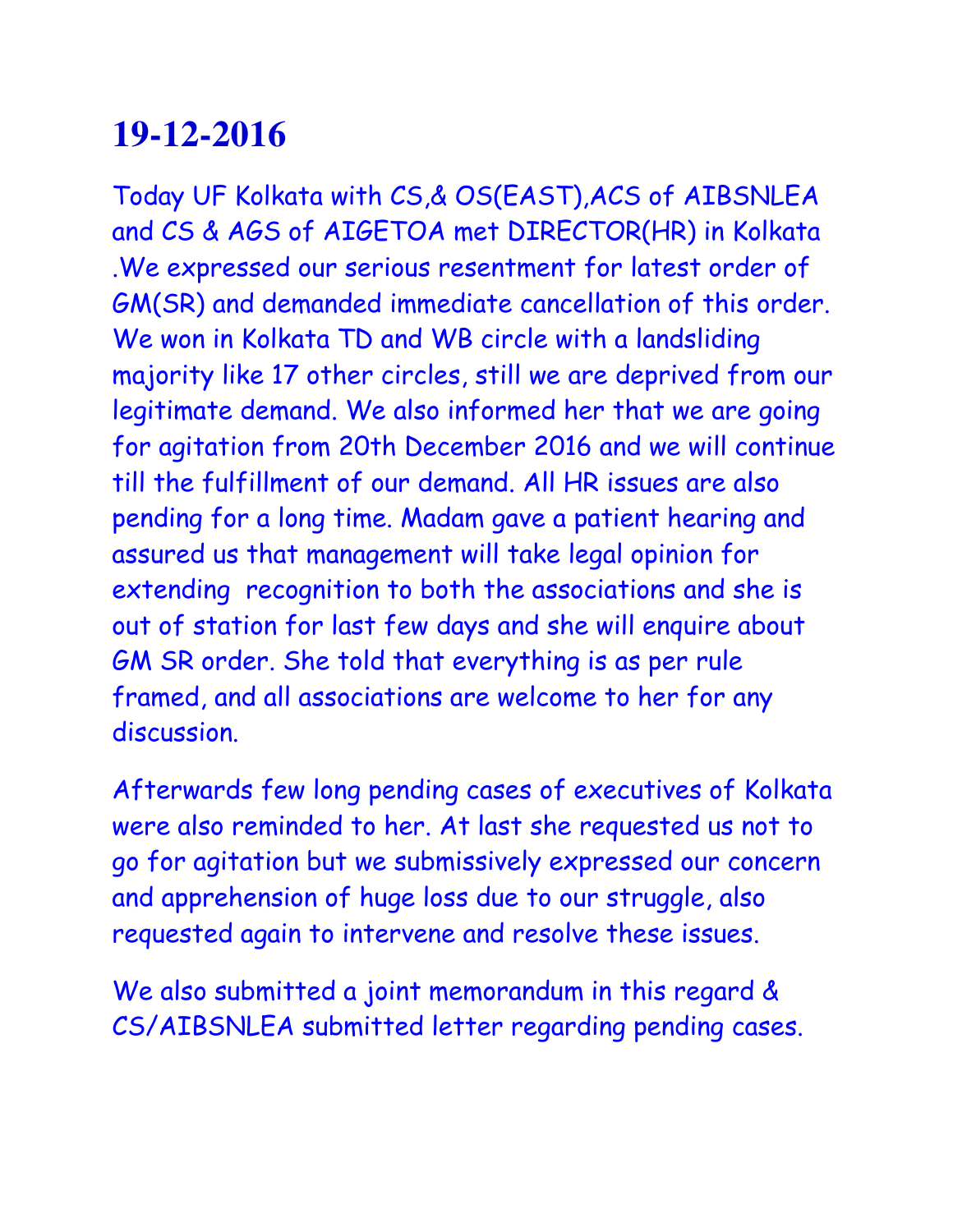**All members of UF(AIBSNLEA/AIGETOA/AITEEA)/CTD are instructed to attend the**

**Massive Demonstration Programme at TB on 20- 12-2016 at 13-00 hrs.As per call of CHQ,followed by A Post Election GB meeting for the victory in CTD.at CTO Hall at 15-00 hrs.**

**All leaders of Circle & Branch level are instructed to ensure 100% presence.This is the need of the hour.**

### **16-12-2016**

Dear comrades,

Membership verification of Executive Association is over but against the killing of the democracy by BSNL Management wherein AIBSNLEA even after winning of 17 circles with majority votes has been declared as support association is not accepted. Against this our struggle will continue in BSNL. Already united Forum of BSNL executives Associations comprising AIBSNLEA, AIGETOA and AITEEA has served a notice for organisational action programme commencing w.e.f 20<sup>th</sup> December 2016 against the non settlement of pending HR issues pertaining to pay, promotion and pension of the executives. AIBSNLEA has secured 18377 votes during membership verification and has emerged as the second largest executive association. Hence it is the duty and responsibility of AIBSNLEA to protect the interest of these large numbers of executives. In the name of recognised association we can't allow one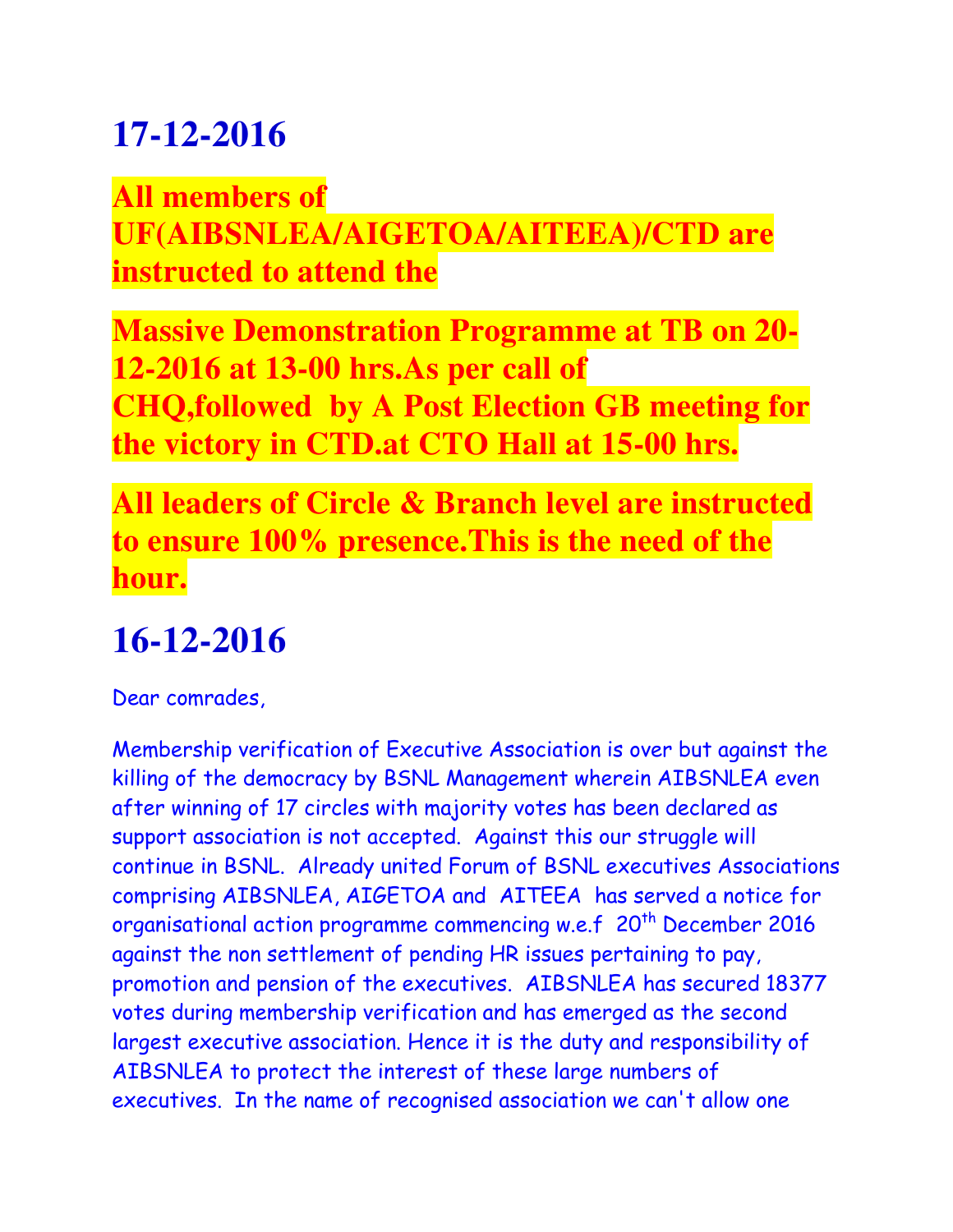association to play with the carrier of thousands of our members. We have equal rights to protect the interest of our members and management cannot ignore our strength. Hence, we are determined and committed to get resolved all important HR issues pertaining to pay, promotion and pension of the executives. Let us be united under the umbrella of United Forum of BSNL executives Association comprising AIBSNLEA, AIGETOA and AITEEA to struggle and get settled the legitimate demands. Unity is strength. Some vested interests will always try to break our unity but with our strong commitment and conviction of unity give them befitting reply by not allowing to weaken our unity.

#### Misleading information given by one Association after the membership verification

On 14-12-2016, in continuation to the discussion on Tower Subsidiary issue with AST/DOT, the issue of **replacement of Intermediate E1A and E2A scales by E2 and E3 was raised only by GS, AIBSNLEA and not by any other leader as claimed by GS, SNEA on his website**. AST replied that he is taking up the issue for approval of E1A and E-2A from Cabinet for those executives who have been recruited in E-1A and E-2A pay scales and the JTO/JAOs recruited subsequently will get E-1 scale only.

Against this, GS AIBSNLEA pleaded that E-1A and E-2A scales were already approved by the DPE during  $1<sup>st</sup> PRC$  and now E-1A and E-2A scales should immediately be replaced by E-2 and E-3 Standard Pay scales. AST mentioned that in case E-1A and E-2A scales are replaced by E-2 and E-3 scales then there is a legal right of revision of E-3 by E-4, E-4 by E-5, E-5 by E-6, E-6 by E-7, E-7 by E-8, E-8 by E-9 & E-9 by E-9A and he is fully convinced with this legal aspect. Hence, DOT will sent both the proposals first to approve E-1A and E-2A intermediate Pay scales after 2<sup>nd</sup> PRC for those JTOs/JAOs equivalent who have been recruited in E-1A scales and the second proposal as per the BSNL's proposal to replace all the pay scales to the cabinet for consideration and approval. We pleaded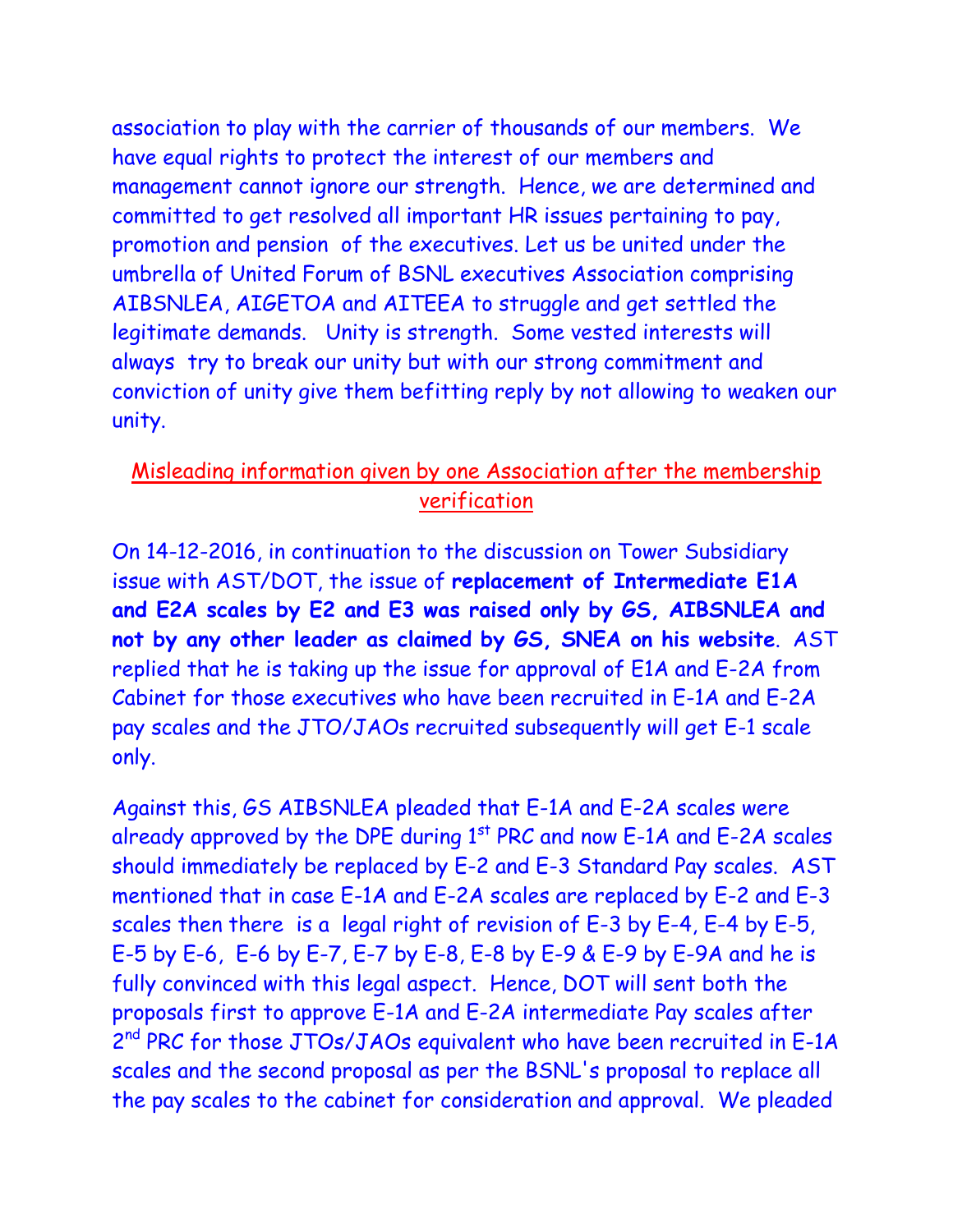that sending the proposal will delay the matter hence, DOT should settle the scales in DOT itself. **AIBSNLEA strongly pleaded that since initial two scales of E1A and E2A are provisional and hence immediate replacement of E-1A &E-2A pay scales by standard pay scales of E-2 and E-3 is the necessity of the hour and all other scales can be decided subsequently**. **The issue was raised by the AIBSNLEA only in the said meeting with AST while the so called majority Association didn't prefer to raise the issue in that meeting**. AIBSNLEA is committed for replacement of E-1A and E-2A scales by Standard E-2 and E-3 pay scales by DOT before 3rd PRC. AIBSNLEA strongly protested against the degradation of the scales with AST's proposal to give E-1 pay scales to JTOs/JAOs. It will degrade the status of JTO/JAO cadre in BSNL. **We expressed our firm opinion on replacing of initial two scales leaving aside all other scales and anomalies**. **Those claiming to be the saviours are actually the proponents of Cascading and intentionally they are passing the buck on other associations. Even after MV, they have not come out of the MV fever and still trying to befool the executives by claiming that they are doing everything while in actuality doing nothing except raising the false propaganda**. We can understand their problem. They tried to suppress the information for reasons best known to them and when we apprised members of the actual position, they are just into the cover up mode. **Even a small child will not accept this claim that somebody did not posted the information as there was strike**. **How strike stops somebody from sharing the full information while information pertaining to Tower Subsidiary was uploaded without any delay**.

The issue to release of recently held JE Examination was raised by the leaders of non-executive unions wherein AST expressed his ignorance but assured to look in to the matter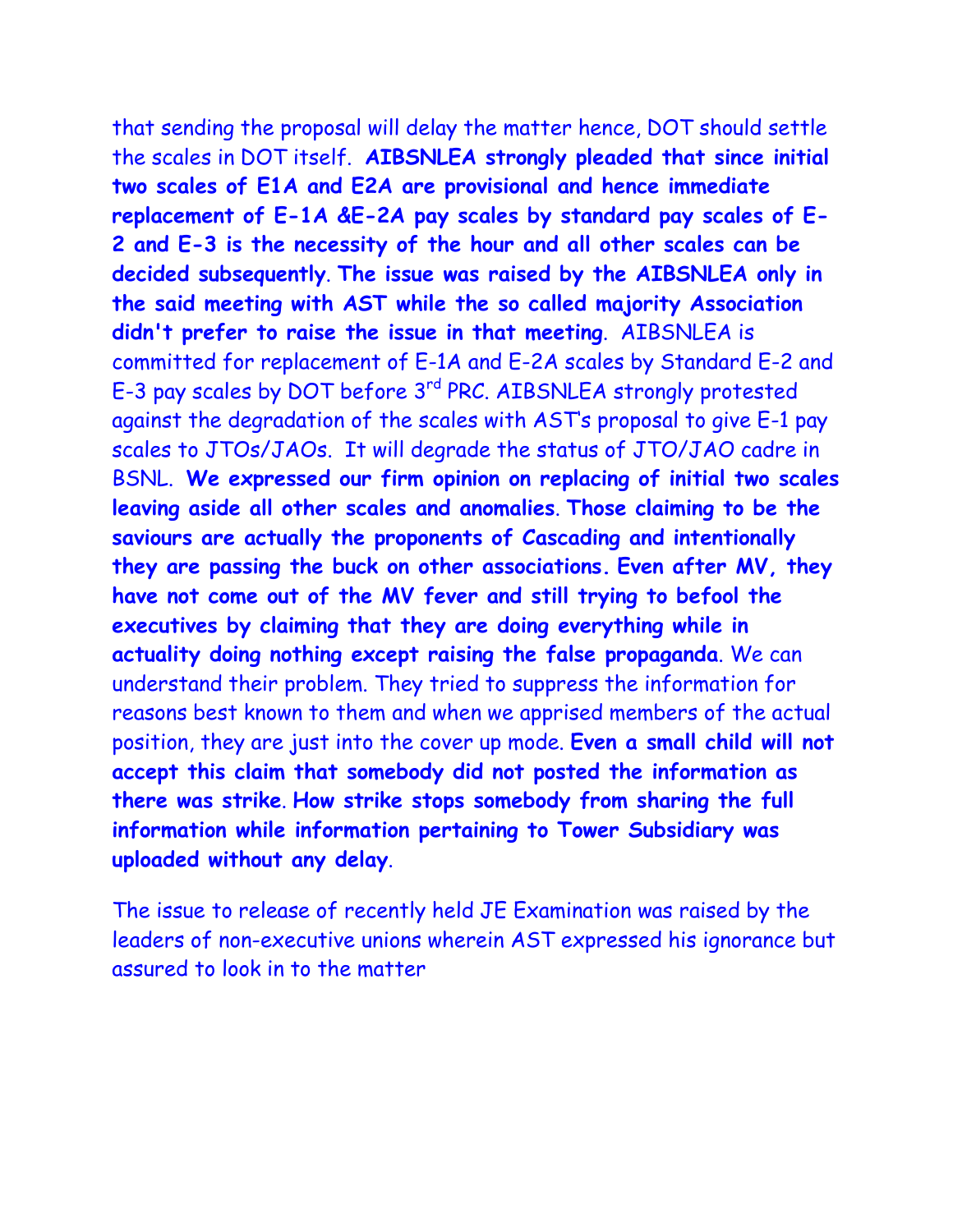**United Forum of Executives Association Comprising AIBSNLEA, AIGETOA & AITEEAserves upon Notice upon Shri Anupam Shrivastava, CMD, BSNL for organizational actions against the delay in settlement of Burning HR issues and non-extension of Majority status to AIBSNLEA in the circles & SSAs where AIBSNLEA has secured majority with following charter of demand:**

**1. Recognition to AIBSNLEA as 2nd majority association at all India level with facilities at par with first majority association and as a 1st majority association in all those Circles/SSAs where it has secured majority.**

**2. Extension of 22,820 as initial basic to the executive's recruited post 01.01.2007.**

3. **Replacement of intermediate Pay Scales E1A, E2A by Standard Pay Scales of E2-E3 for JTO and SDE equivalent executives.**

4**. Extension of 30% Superannuation Benefit to the BSNL recruited employees**

5. **Implementation of CPSU Hierarchy in line with the recommendations of the Khan Committee.**

6**. Issuance of Posting Orders for LDCE-2015 qualified candidates and notification of SDE RRs.**

7**. Immediate conduction of various CPCs in all the disciplines to fill up the vacant group-A and Group B equivalent posts in a time bound manner**

8**. 1 st Time bound upgradation in four years**

9**. Resolution of pending Rule-8 cases and clearance of waiting list from the JTOs qualified through LICE.**

10**. Scrapping of MT RRs/DGM RRs,**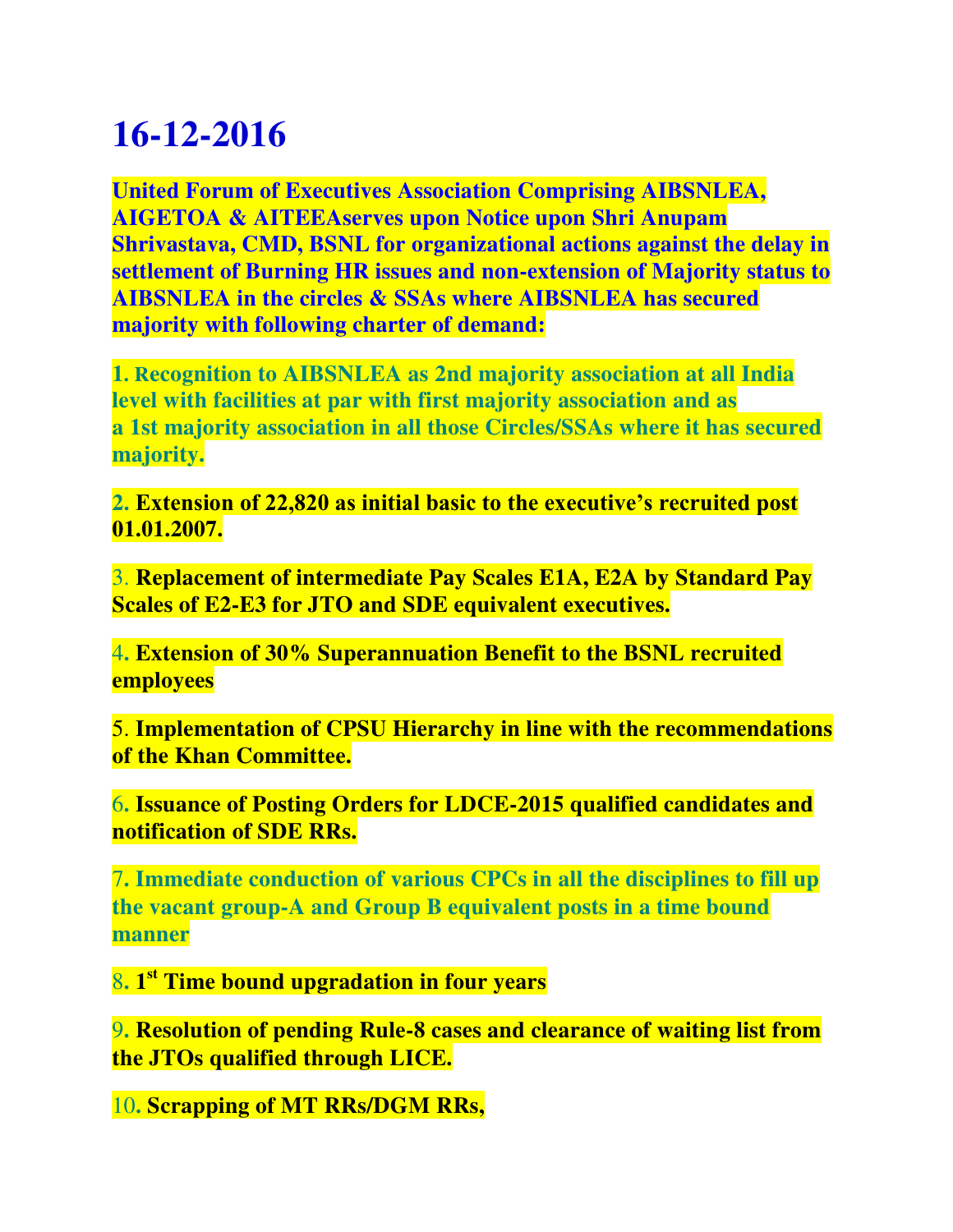**11. Notional Pay fixation of all upgraded pay scales w.e.f. 01.10.2000 of JTO/SDE (C/E/Arch/TF) Engg. Wings and PA cadre.**

**12. Extension of one increment to LDCE-2012 passed candidates**

**13. Diversion of 50 Percent MT quota CAO Posts to the seniority quota.**

**14. Extension of E1+5 increments to JTO SRD, JAO 2010, 2013 and 2015 batches.**

**15. Removal of Pay anomaly of JTOs Promoted from TTAs of outside quota.**

**Protest action Program:**

**1. 20nd December 2016: Massive Demonstration at SSA/circle/BSNL CO during Lunch / Closing Hrs.**

**2. 27th and 28th December 2016: 2 Days Dharna at SSA/Circle and BSNL CO level.**

**3. Work According to Rules and Complete Non-Cooperation with effect from 27th December 2016.**

**4. "Dilli Chalo" w.e.f. 10th January 2017 for Indefinite Dharna at BSNL Corporate Office New Delhi till resolution of the issues.**

[<<<Click here for the Notice >>>>>](http://www.aibsnleachq.in/Notice_161215.PDF) Notice of CTD

All the CHQ Office Bearers, Circle/District Secretaries are requested to make the above program a grand success.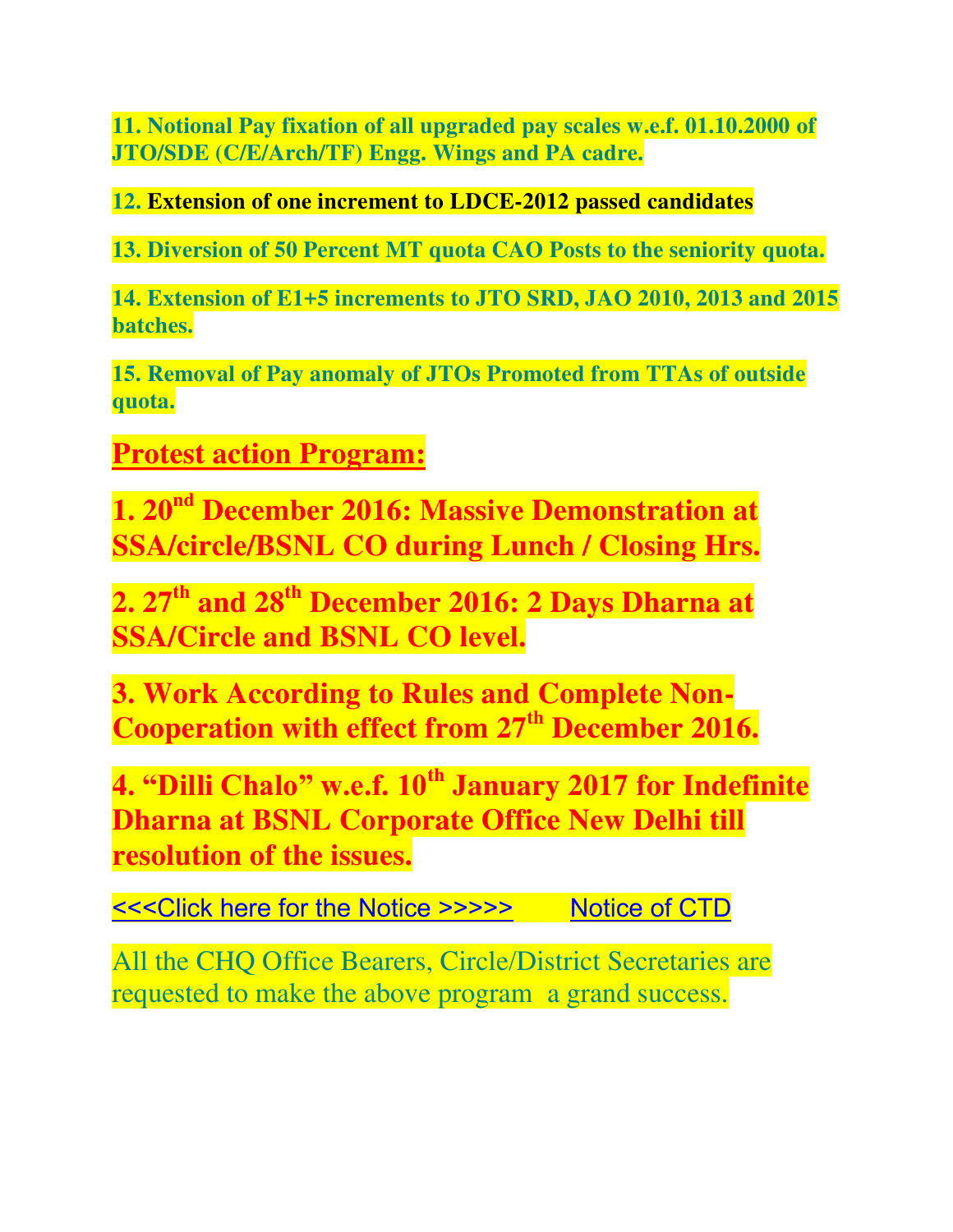**On 15-12-16 in the call of FORUM our members observed One Day Strike actively in CTD against the decision of formation of Subsidiary Tower Company.We took part in in the programme at every work spot as a part of FORUM/CTD.In TB our President addressed the gathering stating the ill effects of such step by DoT.**

#### **13-12-2016**

#### **CONGRATULATION!**

**ON BEHALF OF UNITED FORUM (AIBSNLEA/AIGETOA/AITEEA) AIBSNLEA/CTD WHOLEHEARTEDLY CONVEY OUR SINCERE THANKS TO ALL EXECUTIVES OF CTD FOR ELECTING US THEIR REPRESENTATIVE WITH A MAJORITY OF MORE THAN 50%.**

**AS BEFORE WE WILL SERVE AS VANGUARD FOR PROTECTION OF EXECUTIVES' INTEREST AS WELL AS BSNL.**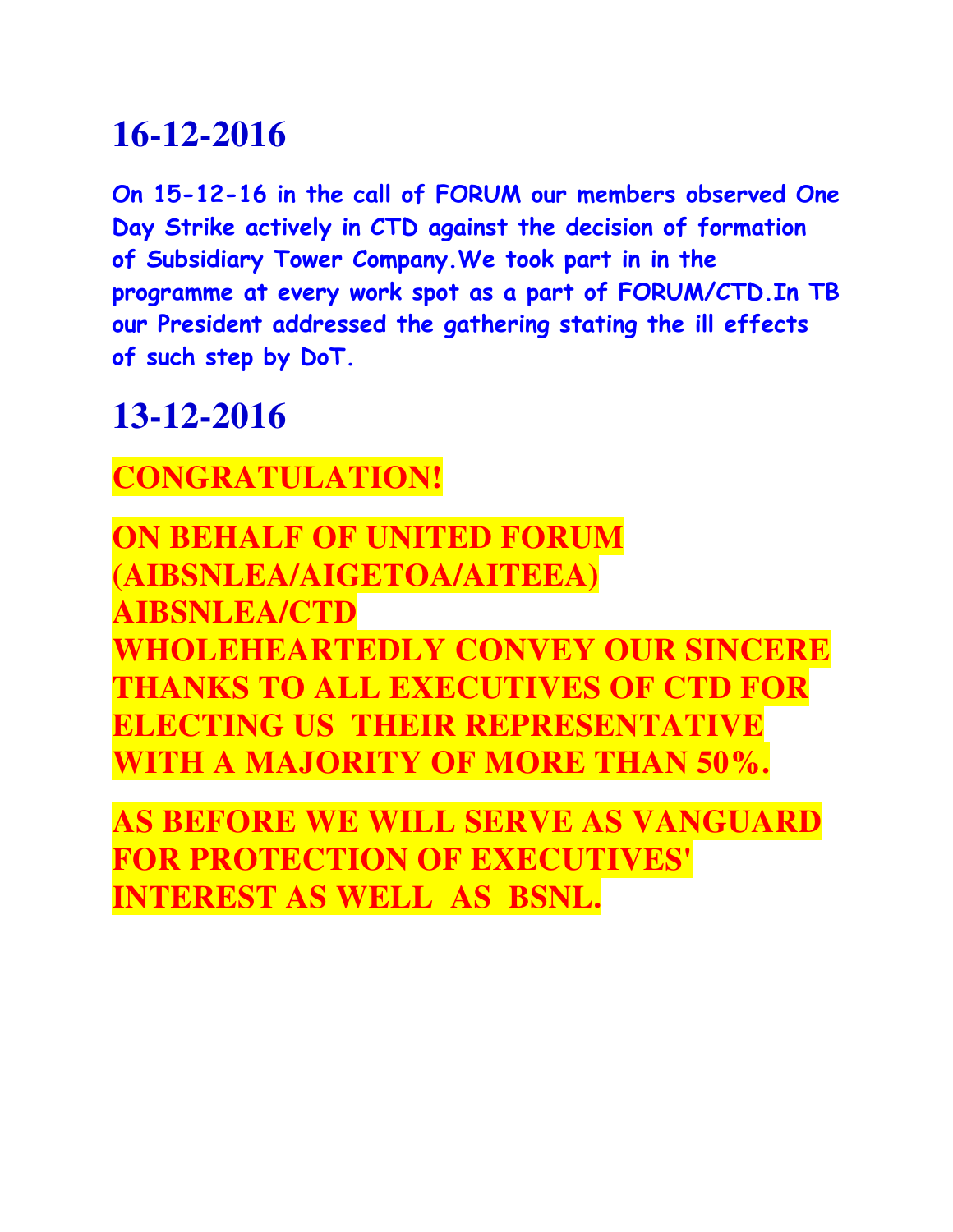| л.                             | <b>Circle</b>                                | <b>Total</b><br><b>Voters</b> | votes<br>polled | to valid<br>votes       | <b>Valid</b><br><b>Votes</b><br>Police | Details of valid votes polici in favour of participating Associations |                         |                         |                  |                         |                |                          |                         |                         |                      |
|--------------------------------|----------------------------------------------|-------------------------------|-----------------|-------------------------|----------------------------------------|-----------------------------------------------------------------------|-------------------------|-------------------------|------------------|-------------------------|----------------|--------------------------|-------------------------|-------------------------|----------------------|
| No.                            |                                              |                               |                 |                         |                                        | <b>ALBISHEEA</b>                                                      | <b>MESILOA MITEA</b>    |                         | <b>ABLE</b>      | MÁ                      | <b>BBOA</b>    | BASEIG                   | <b>SSNLOA</b>           | <b>SAILA</b>            | <b>150A</b>          |
|                                |                                              |                               |                 |                         |                                        | ٠                                                                     | 1                       |                         | ٠                |                         | ٠              | ٠                        | ٠                       | ٠                       | m                    |
| ℸ                              | <b>AAM</b>                                   | 101                           | 64              | ٠                       | <b>RO</b>                              | $\overline{\mathbf{x}}$                                               | ö                       | ۰                       | õ                | ō                       | ā              | π                        | $\overline{0}$          | $\bullet$               | $\bullet$            |
| $\overline{\mathbf{r}}$        | <b>ALTTC</b>                                 | $\overline{92}$               | 84              | $\overline{\bullet}$    | $\overline{1}$                         | $\bullet$                                                             | 1                       | $\bullet$               | ۰                | ۰                       | 2              | 2                        | 1                       | 29                      | ۰                    |
| ு                              | <b>AP</b>                                    | 2172                          | 2117            | ∎                       | 2109                                   | 940                                                                   | ٦                       | т                       | s                |                         |                | 20                       | $\overline{15}$         | 1118                    |                      |
| $\bullet$                      | <b>ASSAM</b>                                 | 839                           | 778             | ۰                       | 778                                    | ut                                                                    | з                       |                         | э                | o                       | ۰              | т                        | $\mathbf{r}$            | $\overline{\mathbf{a}}$ | ۰                    |
| $\overline{\phantom{a}}$       | <b>BIHAR</b>                                 | 896                           | स्त्र           | т                       | 826                                    | 488                                                                   | Ŧ                       | ō                       | <b>IA</b>        | л                       | Τ              | ö                        | т                       | 302                     | 3                    |
| 76                             | <b>BRSRAITT</b>                              | $\overline{\mathbf{34}}$      | 51              | т                       | 50                                     | 28                                                                    | ۰                       | ۰                       | э                | $\bullet$               | e.             | ö                        | $\overline{\mathbf{o}}$ | 19                      | ۰                    |
| $\mathcal{F}$                  | <b>RSMLCO</b>                                | 921                           | 785             | й                       | $n_{1}$                                | 347                                                                   | 77                      | π                       | $\overline{21}$  | ы                       | ×              | ٠                        | 7                       | 206                     | э                    |
| $\overline{\phantom{a}}$       | CHG.                                         | 467                           | 438             | э                       | 436                                    | 345                                                                   | ٠                       | ı                       | ۰                | ō                       | т              | $\overline{\mathbf{a}}$  | 1                       | 177                     | ٠                    |
| $\bullet$                      | CHENNAI TD                                   | 1201                          | 1138            | ٠                       | 1132                                   | 365                                                                   | 55                      | ٠                       | ъ                | $\bullet$               | $\bullet$      | ۰                        | з                       | 453                     | $\overline{34}$      |
| 10                             | <b>u</b>                                     | 2520                          | 2345            | ш                       | 2329                                   | 1085                                                                  | $\overline{\bullet}$    | 3                       | $\bullet$        |                         | ٦s             | $\overline{14}$          | 10                      | 1179                    | т                    |
| $\overline{11}$                | H.P.                                         | 685                           | 659             | э                       | 657                                    | 322                                                                   | ٠                       | o                       | ٠                |                         | $\bullet$      | Ŧ                        | 2                       | 317                     | e                    |
| $\overline{12}$                | <b>HARYANA</b>                               | 1025                          | <b>MA</b>       | ۰                       | 960                                    | 372                                                                   | $\bullet$               | ۰                       | ö                | 7                       | 138            | Ŧ.                       | 7                       | 430                     | a                    |
| $\overline{B}$                 | <b>JAK</b>                                   | 463                           | 433             | ۰                       | 433                                    | 154                                                                   | $\overline{\mathbf{1}}$ | Ŧ                       | $\bullet$        | ٠                       | э              | $\overline{\mathbf{r}}$  | Ŧ                       | 259                     | $\overline{\bullet}$ |
| $\overline{14}$                | <b>JHARKHAND</b>                             | 482                           | 440             | Ŧ                       | 440                                    | 779                                                                   | $\overline{\mathbf{a}}$ | ō                       | 12               | π                       | e.             | ō                        | ō                       | 134                     | п                    |
| 15                             | Kel TD                                       | 1172                          | 1110            | ٠                       | 1106                                   | 640                                                                   | 91                      | 1                       | 2                | х                       | T              | 3                        | э                       | 359                     | з                    |
| $\overline{16}$                | <b>KERALA</b>                                | 3162                          | 3087            | ग                       | 3046                                   | 1181                                                                  | 9                       | 2                       | 96               | 9                       | Ħ              | $\overline{\phantom{a}}$ | 3                       | 1783                    | ,                    |
| $\mathbf{u}$                   | <b>KARNATAKA</b>                             | 3627                          | 3403            | $\overline{\mathbf{a}}$ | <b>DAKE</b>                            | 1439                                                                  | Ŧ                       | Ŧ                       | 37               | ٠                       | Ŧ              | 244                      | в                       | 1597                    | Ŧ                    |
| 18                             | <b>NH</b><br><b>TT Manhai</b>                | 4707                          | 4438            | 10                      | 4428                                   | 1489                                                                  | 6                       | Ŧ                       | 85               | 241                     | 19             | 15                       | 17                      | 2531                    | 18                   |
| 19                             | WF<br>Taking to minor<br>17 Johnson & Mother | 2056                          | 1932            | ۰                       | 1932                                   | 789                                                                   | в                       | г.                      | 43               | δ.                      | 17             | a                        | ۰                       | 1062                    | 2                    |
| 20                             | NE-1                                         | 370                           | 320             |                         | 319                                    | 72                                                                    | ı                       | ۰                       | 2                | $\mathbf{o}$            | $\mathbf o$    | 5                        |                         | 236                     | $\mathbf{a}$ .       |
| $\overline{\mathbf{H}}$        | NE-II                                        | 331                           | 305             | э                       | 303                                    | 202                                                                   | $\ddot{\mathbf{a}}$     | ı                       | п                | $\overline{\mathbf{0}}$ | $\overline{0}$ | ı                        | т                       | 97                      | ā                    |
| 22                             | <b>MTR</b>                                   | 488                           | 450             | 10                      | 440                                    | $\overline{277}$                                                      | ı                       | ۰                       | в                | 58                      | 30             | a                        | ٠                       | 69                      | a                    |
| $\overline{\mathbf{v}}$        | <b>ORISSA</b>                                | 1074                          | 1032            | π                       | 1091                                   | 519                                                                   | $\overline{14}$         | õ                       | n                | 70                      | $\sigma$       | ä                        | ï                       | 440                     | Ŧ                    |
| 94                             | <b>PUNJAR</b>                                | 2366                          | 2266            | $\overline{\mathbf{u}}$ | 2255                                   | 726                                                                   | т                       | ı                       | $\overline{10}$  | 55                      | TO.            | $\overline{13}$          | 3                       | 1361                    | ,                    |
| 25 <sub>1</sub>                | <b>RAJ</b>                                   | 1939                          | 1838            | т                       | $-1830$                                | 978                                                                   | 51                      | Ŧ                       | 35               | -11                     | $\overline{u}$ |                          | π                       | 637                     | 5                    |
| 26                             | TМ                                           | 3466                          | 3352            | π                       | 3341                                   | 1192                                                                  | 206                     | 1                       | 10               | 29                      | 16             | 42                       | 7                       | 1718                    | 120                  |
| $\overline{17}$                | TELNGANA                                     | 2441                          | 2324            | 15                      | 2309                                   | 1216                                                                  | ٠                       | ٠                       | $\boldsymbol{u}$ | ۰                       | -5             | $\overline{49}$          | 45                      | 936                     |                      |
| 34                             | UP-E                                         | 1870                          | 1775            | ٠                       | 1767                                   | 838                                                                   | 28                      | ı                       | ш                | 15                      | 18             | а                        | 15                      | 833                     | 5                    |
| Ŧ                              | <b>UP-W</b>                                  | 1262                          | 1186            | €                       | 1150                                   | 446                                                                   | 153                     | ÷                       | ь                | 19                      | s              | Ŧ                        | 35                      | 513                     | $\bullet$            |
| 30                             | <b>UTTARAIDIAND</b>                          | 430                           | 410             | $\overline{\bullet}$    | 410                                    | 217                                                                   | $\bullet$               | $\overline{\mathbf{o}}$ | $\bullet$        | ъ                       | $\bullet$      | Ŧ                        | ۰                       | 153                     | $\mathbf{1}$         |
| 31                             | wm<br>Islams from Editor<br><b>Window</b>    | 1733                          | 1636            | 11                      | 1625                                   | 934                                                                   | 23                      | a                       | 5                | ٠                       | $\cdot$        | з                        | з                       | 650                     | ٠                    |
|                                | <b>Total</b>                                 | 44413                         | 42007           | 251                     | 41756                                  | 18438                                                                 | 760                     | 44                      | 389              | 545                     | 816            | 483                      | 228                     | 20128                   | 225                  |
| Kage W.F.L. total no. of votes |                                              |                               | 94.58           | 0.87                    | 94.03                                  | 41.32                                                                 | 1.71                    | 0.1                     | 0.88             | 1.23                    | 1.16           | 1.09                     | 0.51                    | 45.32                   | 0.51                 |

9th December, 2016

**05-12-2016**

# **CONGRATULATION !**

**AITEEA extends its All out support to AIBSNLEA in the First MV to be held on 7.12.2016**

#### **All My dear Friends & Fraternity;**

**As all of you are well aware that AITEEA is pursuing hard the Pay Parity Issue (initial basic 22820 from DOA) of All Post 2007 Executives with respect to second PRC from the Ministry of Communication to the highest corridors of top Management. Since the inception of this association, we have not spared a**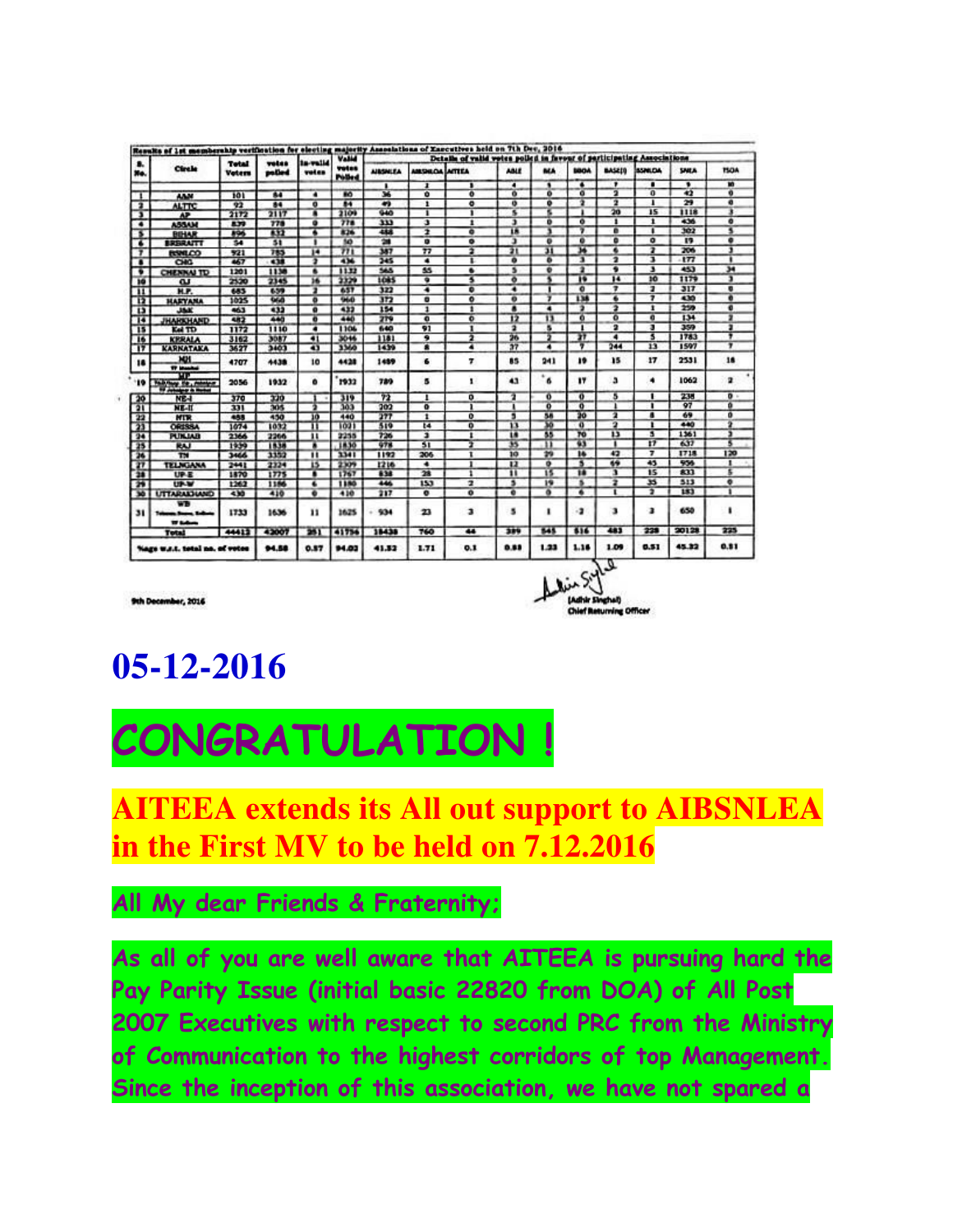**single moment as a team & put all out efforts to raise this genuine demand of our pay loss at every avenue of Policy makers & before main stream associations. Now as membership verification is coming nearer & nearer, it seems as if All main stream association are willing to take our issue as their core agenda & in turn they need our support. This is among appreciable achievements of AITEEA as it has been successful in making it as the issue of All associations. Now we have to evaluate to whom we have to rely on & to whom we have to shed off. After major discussion with top leaders of All Main stream Associations & after thoroughly evaluating all pros and con's , it is decided by Our CHQ with consensus that AIBSNEA is the most Earnest who is willing to take up and resolve our issue genuinely before implementation of 3rd PRC. Therefore AITEEA extends its All out support to AIBSNLEA & request All its members specially to post 2007 Executive Fraternity & well-wishers to support AIBSNLEA in this membership verification. Now it is our duty to try our best to make AIBSNLEA no.1 association by casting our valuable vote at ballot no.1 for the sake of fastest resolution of our Pay Loss Issue. All our Circle/District Office bearers are requested to take it as Do or Die situation for the thumping majority of AIBSNLEA. -** 

**GS-AITEEA**

**AIBSNLEA extends its sincere thanks and gratitude to AITEEA CHQ leadership & their entire membership thought-out the country for extending their valuable support and making AIBSNLEA No.1 Executive Associations by casting their vote to AIBSNLEA on**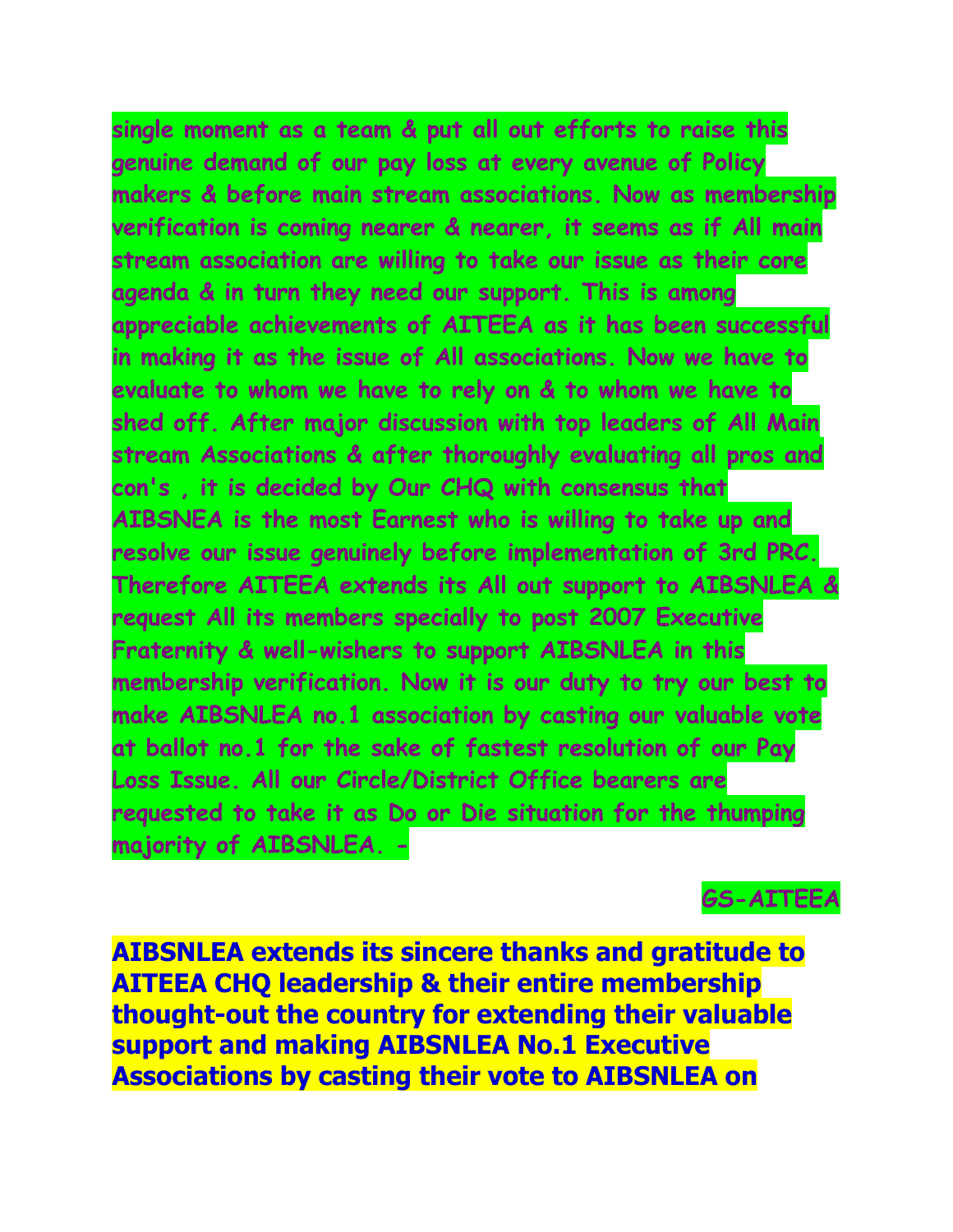**07.12.2016. AIBSNLEA ensures the settlement of their pay loss of JTO 2007 & 2008 batches and to bring them in IDA pay Rs. 22820/-. AIBSNLEA will not leave any stone unturned for the resolution of this issue. AIBSNLEA will always stand with AITEE to safeguard the interest of executives in BSNL and to save BSNL.**

#### **05-12-2016**

# **Membership Verification vis-à-vis the Role of AIGETOA**

Rightly Said by one of the mainstream associations, the bargaining power depends on the majority of the recognized Association and that in turn decides the acceleration in settling the issues.

The Management's vision on the ensuing Referendum is quite clear. The reply which they have submitted to AIGETOA states the purpose without any ambiguity. It is stated that Management wants to hold referendum as they want to take the view of the majority association on issues like Restructuring of BSNL, Rationalization of Posts, Recruitment of Management Services, cadres etc. Therefore, prime purpose of the referendum process is to recruit Management Trainees, DGMs in the middle management and curtailment in the number of Posts. Now we can understand the desperation level of those who were asking for referendum to happen. However, now when it is happening, it is duty of each and every executive that the right association should come forward.

As far as the status of AIGETOA is concerned, we have been pursuing for separate representation status for BSNL Recruited Executives. Our case for separate recognition is being heard in Kolkata High Court and Court has stated that the current referendum is subject to outcome of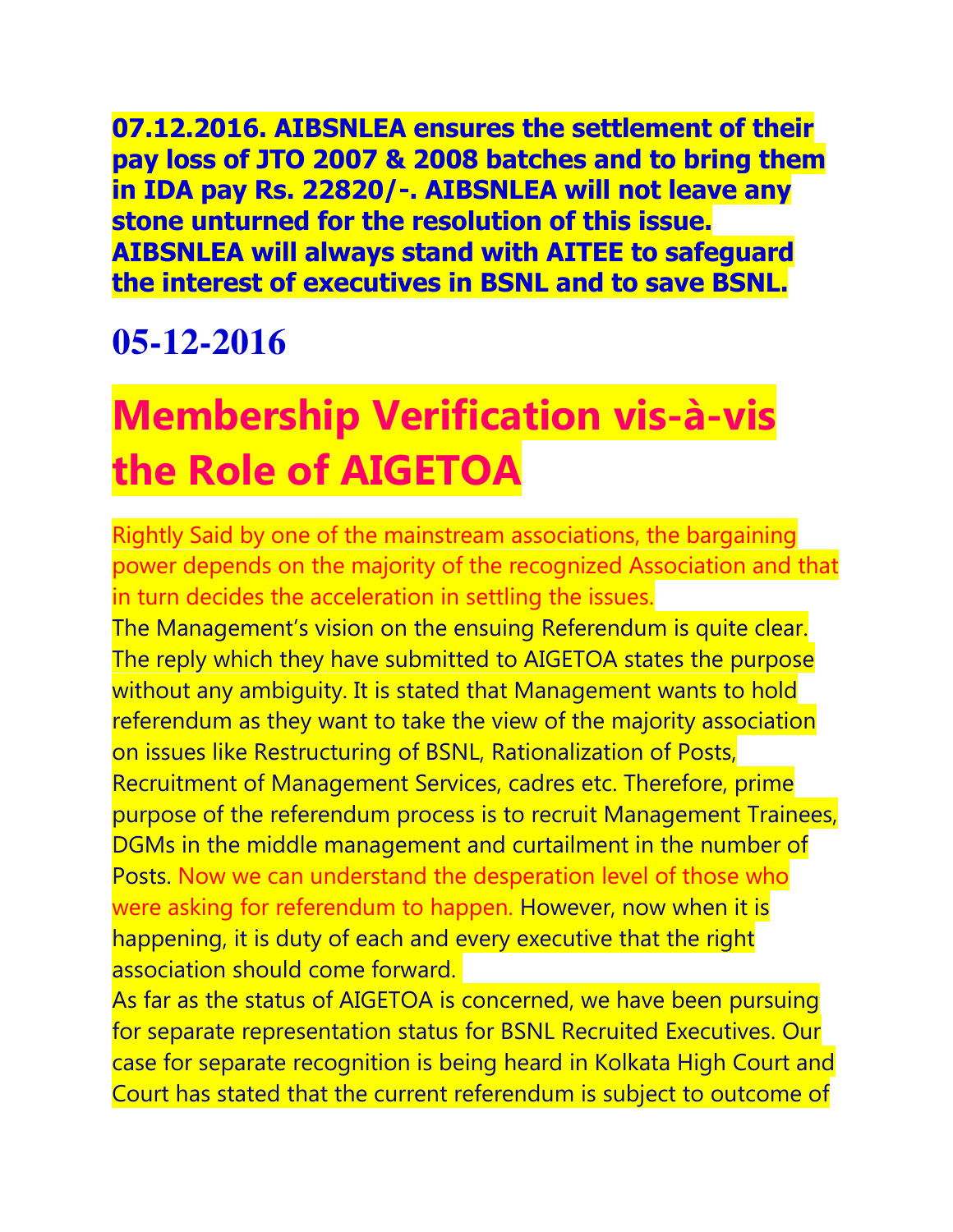the case. The case is listed for arguments next week. We hope for a positive outcome from the Hon'ble court. We are also thankful to AIBSNLEA for supporting the stand of AIGETOA and conveying to management that separate recognition for association of BSNL recruits should be ensured. Similarly, our circle bodies are pursuing their cases at Different Courts. We sincerely hope that a positive outcome will be there. Those who are saying that AIGETOA will not survive, are simply running into fools paradise, these are their day dreams or atmost some identity crisis syndrome. AIGETOA was, is and will remain as the custodian of the DR's Right and anybody claiming beyond that is a simple prejudice and nothing else. People are smart enough to realize and if anybody thinks that DRs can be forced to follow a cult syndrome, then that is again their day dream. As we are aware that after the ensuing membership verification, there will be only two Associations in the BSNL and the policy matters and HR issues will be discussed and negotiated only with the majority Association. Therefore in the membership contest, it is very important that the number one association comes with a thumping majority so that the second association cannot become a hurdle in policy making. Therefore it becomes the duty of Electoral College to ensure that the scenario post referendum gives a clear mandate to the majority association so that the issues can be carried forward without any hitch and glitches. Accordingly, AIGETOA appeals to all the executives to ensure that votes remains in favor of the association which can carry the issues and aspirations of the whole executive fraternity. Accordingly, it is expected from each and every executive that they should cast their vote in favor of association which can carry their aspirations and issues effectively before management and does not become the tool for carrying forward the agenda of Management. Any vote which is not polled in favor is equivalent to voting against your own issues. So votes should positively be casted by every eligible executive and they should ensure the their vote should not go waste.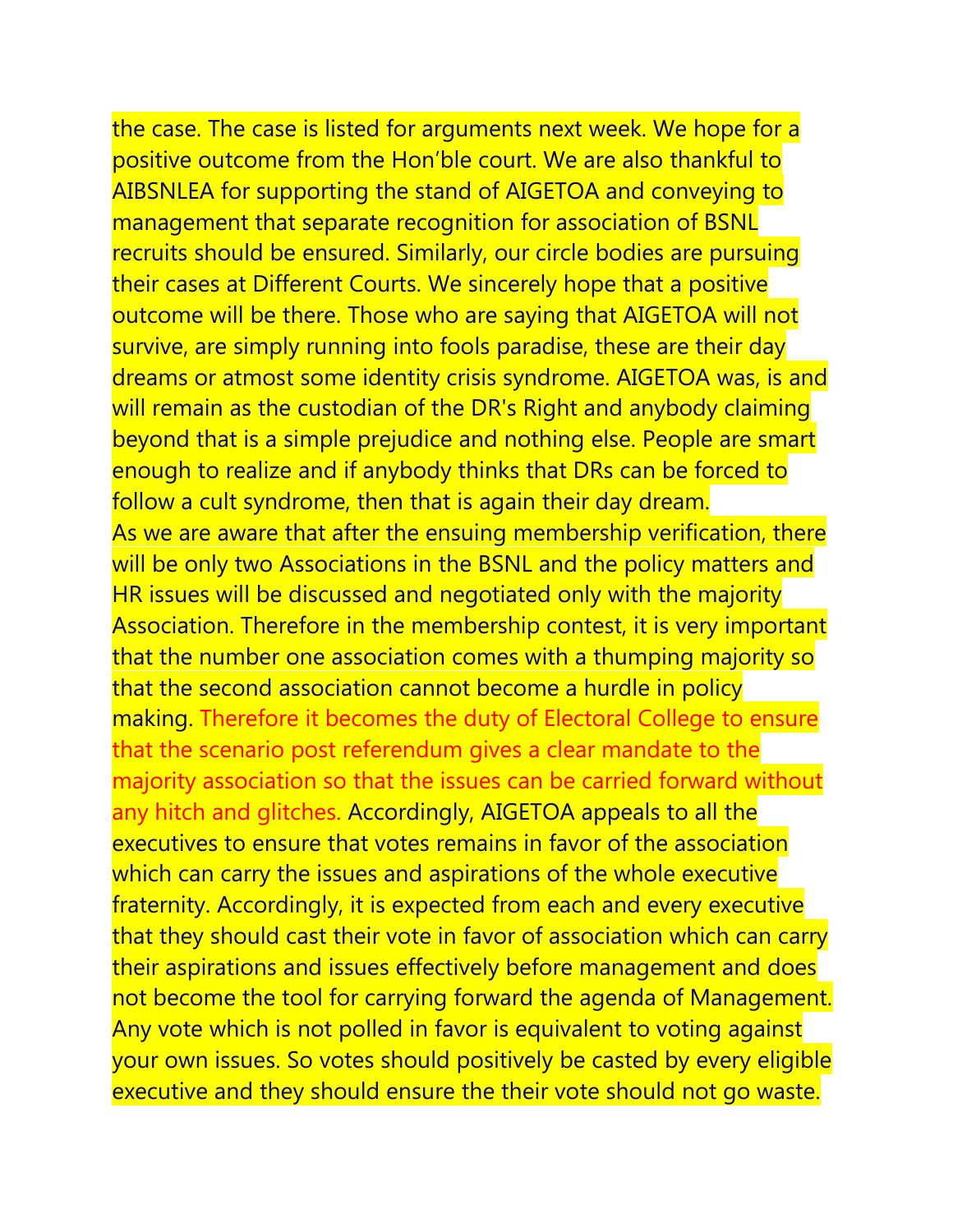Now the question that comes in the mind that whom should the executives vote for. It is expected from each and every executive that he should be aware of his rights and his issues. He should remain aware of what is good for us and what is bad. Who can carry our aspirations and who can kill our future career.

AIGETOA has always stood firm for the rights of the executives especially for the issues pertaining to the BSNL recruits. The burning issues vis-à-vis the stand of AIGETOA is as below:

**Pay -** We once again emphasize that AIGETOA is for replacement of initial two scales only. All other options can be explored later on when E1A and E2A are replaced by E2 and E3.

We have suggested merging of Sr. SDE scales and SDE scales which would entail the youngsters to reach E4 scale in 10 years of service instead of 15 years. Alternatively we gave a proposal to replace the initial two scales and that everything else can be taken care of later on once the standard pay scales are in place. We are against keeping an executive in E3 scale for 10 years. If any body needs five promotions assured, they may ask management to extend it to E7. This will give a great boost to the careers of the youngsters and assured time bound Promotions upto E7 level will end the stagnation in E6 level for seniors also. We are thankful to AIBSNLEA for carrying for supporting our cause. We are also thankful to them that they have clarified that if management comes with a proposal where initial two scales are replaced, the same will be acceptable to them.

The Promotion is given as per EPP in every five years without keeping an executive in E3 scale for 10 years which can be discussed after the implementation of initial two scales, the same was acceptable to United Forum earlier also and same is acceptable to United Forum now also. Further, the talks of Financial implication of this proposal is also very less.

We are also thankful to AIBSNLEA for agreeing to carry forward the demand of Pay Parity of Executives recruited after 1.1.2007 with those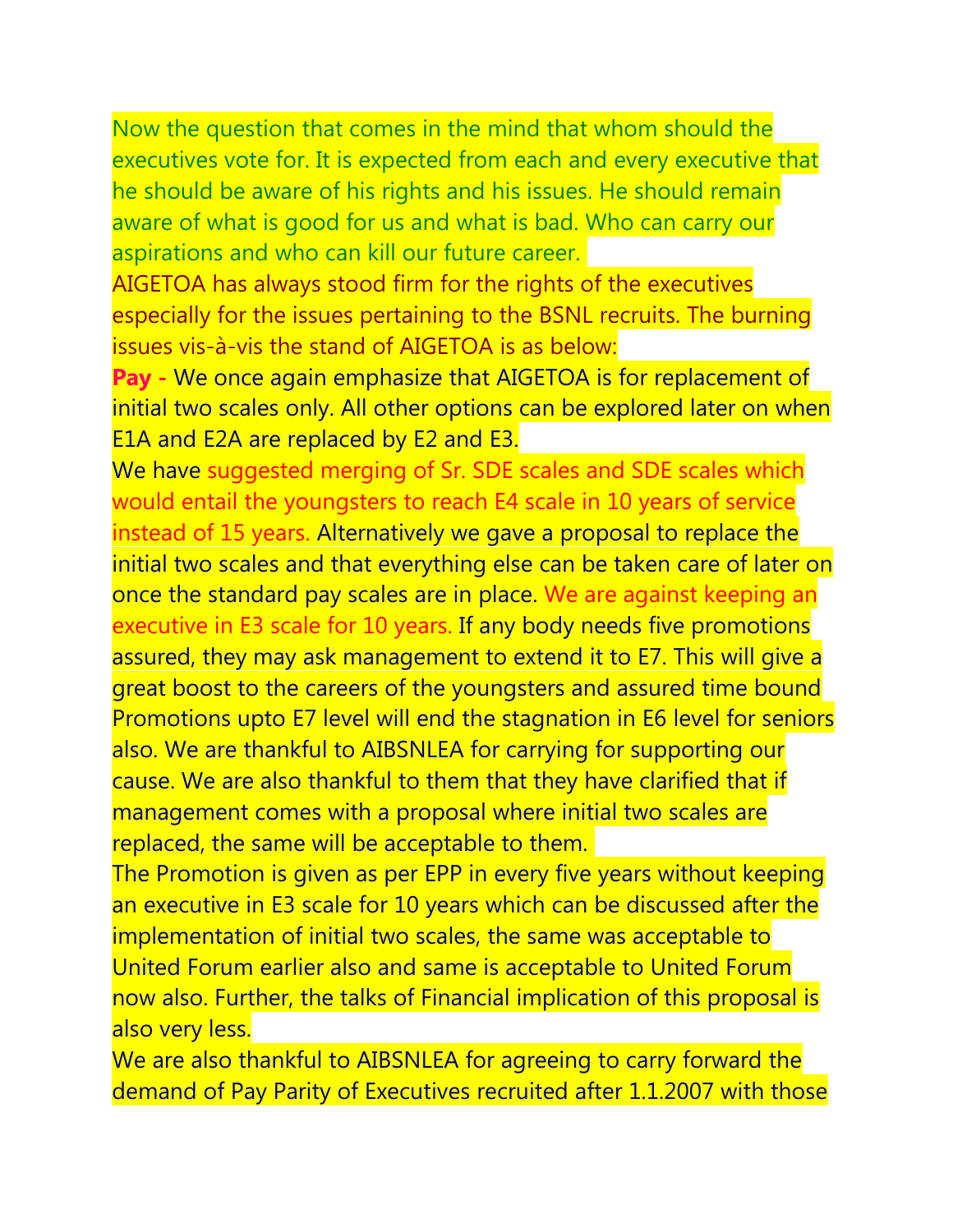recruited before 1.1.2007 i.e. Rs. 22820/- as initial basic. We are grateful that they have delinked initial basic of Rs. 22820/- with proposal of standard pay scales and are pursuing it as a separate demand so that the younger executives can at least overcome the burden of Pay Loss. AIGETOA is determined for the Resolution of Pay Anomaly though in different way i.e. E2 + 3 increments. However now that AIBSNLEA has agreed to carry forward this demand, AIGETOA will ensure that they don't deviate from it post referendum. AIGETOA is also determined that mandatory provisions of second PRC recommendations is ensured before extending the third PRC Benefits. We are determined to go to any extent for that including legal means. The Pre-condition to put the Executives in E3 scale for 10 years was the prime reason for management offering the proposal of upgrading all scales as management was also not convinced on this unreasonable demand. Now this is for people to decide who wanted cascading and who did not.

**Promotion -** AIGETOA is for securing the careers of thousands and thousands of the BSNL recruited executives. AIGETOA is for a career path where each and every executive who enters the department should have the path to reach the level of CMD. AIGETOA supports a stand where there is no limit of posts at AGM Level, there is no capping on AGM posts. AIGETOA supports a hierarchy where the promotions are not being talked up to the level of Sr. SDE. AIGETOA is in favor of a stand where there is no lateral recruitment above the level of JTO/JAO/Equivalent. AIGETOA wants a promotion mechanism where BSNL is free of words like MT, DGM recruitment. AIGETOA is for a promotional scheme which does not differentiate the selected 150 to reach upper scales and leaving all other executives in lurch. AIGETOA is in favor of implementing Khan Committee report in its true spirit not twisting and tweaking. AIGETOA wants to streamline the Rota amongst the executives in line with the quota from beginning. AIGETOA wants time bound functional promotion upto E7 becomes a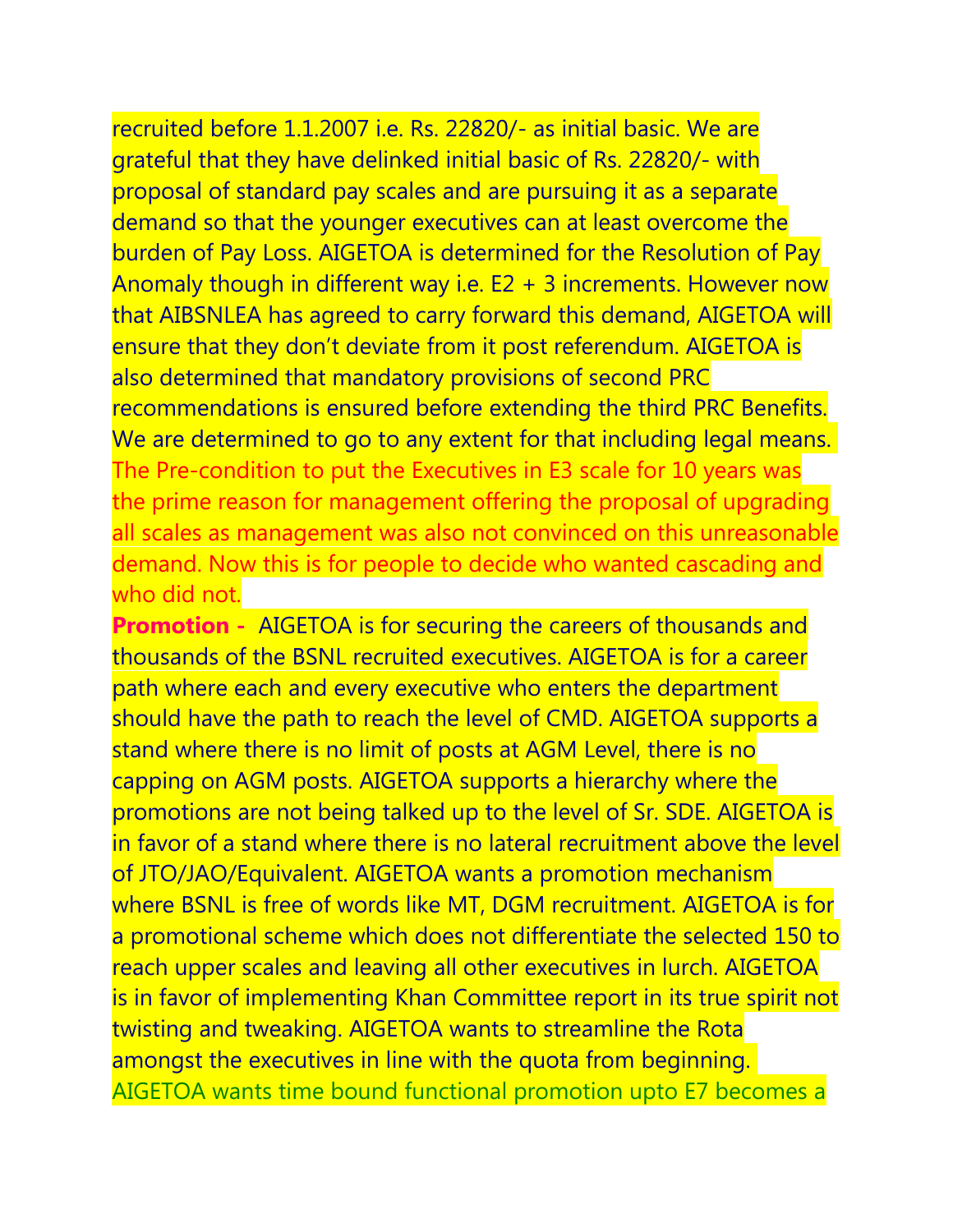reality for all executives. AIGETOA knows the difference between LDCE and that of LATERAL RECRUITMENT. AIGETOA Knows the difference between creating a new Cadre (MT) and giving promotions through LDCE.AIGETOA agrees, accepts and states that there is huge talent pool available in BSNL and hence we don't want middle management through Parachute Landing. Dream of AIGETOA is that one amongst us reaches to the esteemed post of CMD BSNL. AIGETOA is against bringing back the DoT legacy in BSNL where the group B officers were forced to retire without reaching STS level. AIGETOA cannot forget the talent of those who rendered services in BSNL for so many years. AIGETOA feels the blood of Executives is Fresh enough to take over the responsibilities of Middle and Higher Management in BSNL. AIGETOA is thankful to AIBSNLEA for extending its helping hands in carrying forward the agenda of AIGETOA. It was because of AIGETOA's struggle that MT has not been allowed in department till date. It is AIGETOA which stopped entry of MT in year 2008 and 2009 and together with AIBSNLEA in the year 2015-16. It is because we stopped MT, that so many seniors are now regular DGMs else that replication of old DoT era was not very far when Group B officers were forced to retire as PoTA DE.

AIGETOA is for parity between Executives getting promotion through LDCE and DPC. Hence AIGETOA wants that SDE RRs should be passed at the earliest. AIGETOA wants that executives waiting for their promotions for so many years should be promoted immediately without any further wait. AIGETOA wants that corrected seniority list should be submitted to court immediately so that promotions through DPC may be held smoothly. AIGETOA wants that promotion orders of the LDCE passed candidates be issued immediately and those trying to delay it and linking it through CPSU should be taught a lesson. AIGETOA is extremely thankful to AIBSNLEA for pursuing the agenda of Executives and sincerely hopes that long pending dispute of Rota in Quota shall be applied to executives promoted through all vacancy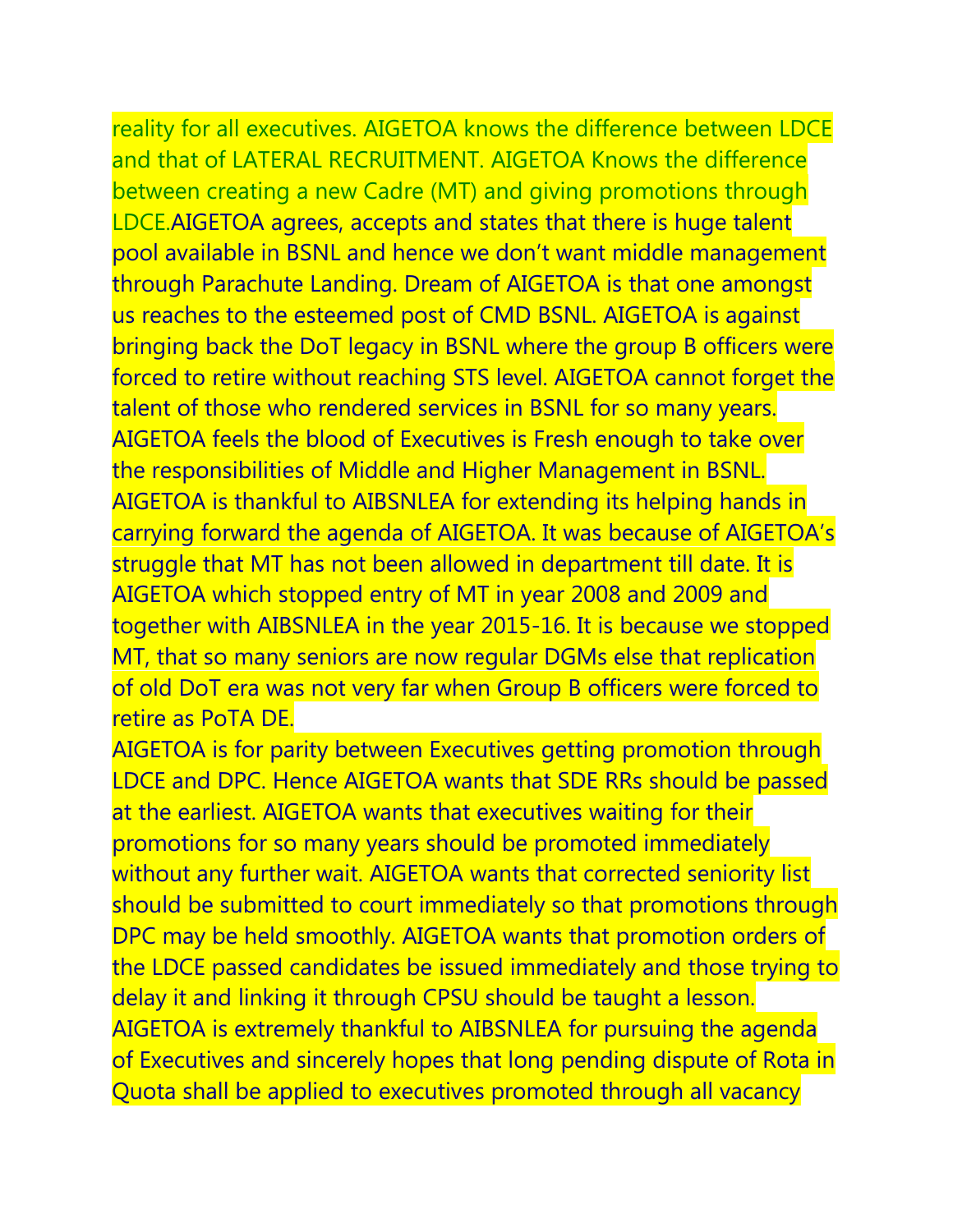#### years.

AIGETOA really appreciates them who went in the meeting with agitation withdrawal letter in their pocket in United Forum Struggle 2012. It was AIGETOA which took a firm stand that a committee should be constituted for examining the CPSU and Pay Scales Proposal else people were willing to withdraw just over a cup of tea with management and now claiming credit for constitution of Khan Committee. It was our vision that now the scales proposal and CPSU proposal is captured in black & white with positive recommendation.AIGETOA is for extending one increment to all the

executives whose promotion orders have been delayed by Management. We are thankful to AIBSNLEA for assuring that one increment shall be extended to all whose promotion orders have been delayed due to administrative reasons.

AIGETOA is for the welfare of DR fraternity and hence welcomes the support of AIBSNLEA as they have carried forward our agenda without any ambiguity and without any preconditions like executives should be forced to stay for 10 years in E3, Middle Management should have parachute landing in BSNL, one assured promotion in CPSU etc. etc. They are firm that executives should not be forced to stay in E3 for 10 years just like us, They are dead against recruitment of MT/DGM just like us, They want promotion channel with a path to reach the apex level just like us. We thank AIBSNLEA for the efforts they took to protect the interests of BSNL recruited Executives.

**Pension -** AIGETOA is against any Hypocrisy in this most important demand of BSNL recruits which pertains to the social security of them after retirement. AIGETOA wants full 30 percent SAB and any dilution in that is not acceptable. Those who are asking for 30 Percent Superannuation Benefit.. and keeping 6 Percent demand in their manifesto should at least make their calculations correct. AIGETOA is against anybody calling the demand of 12 Percent unrealistic. AIGETOA is against anybody not attending the meeting and saying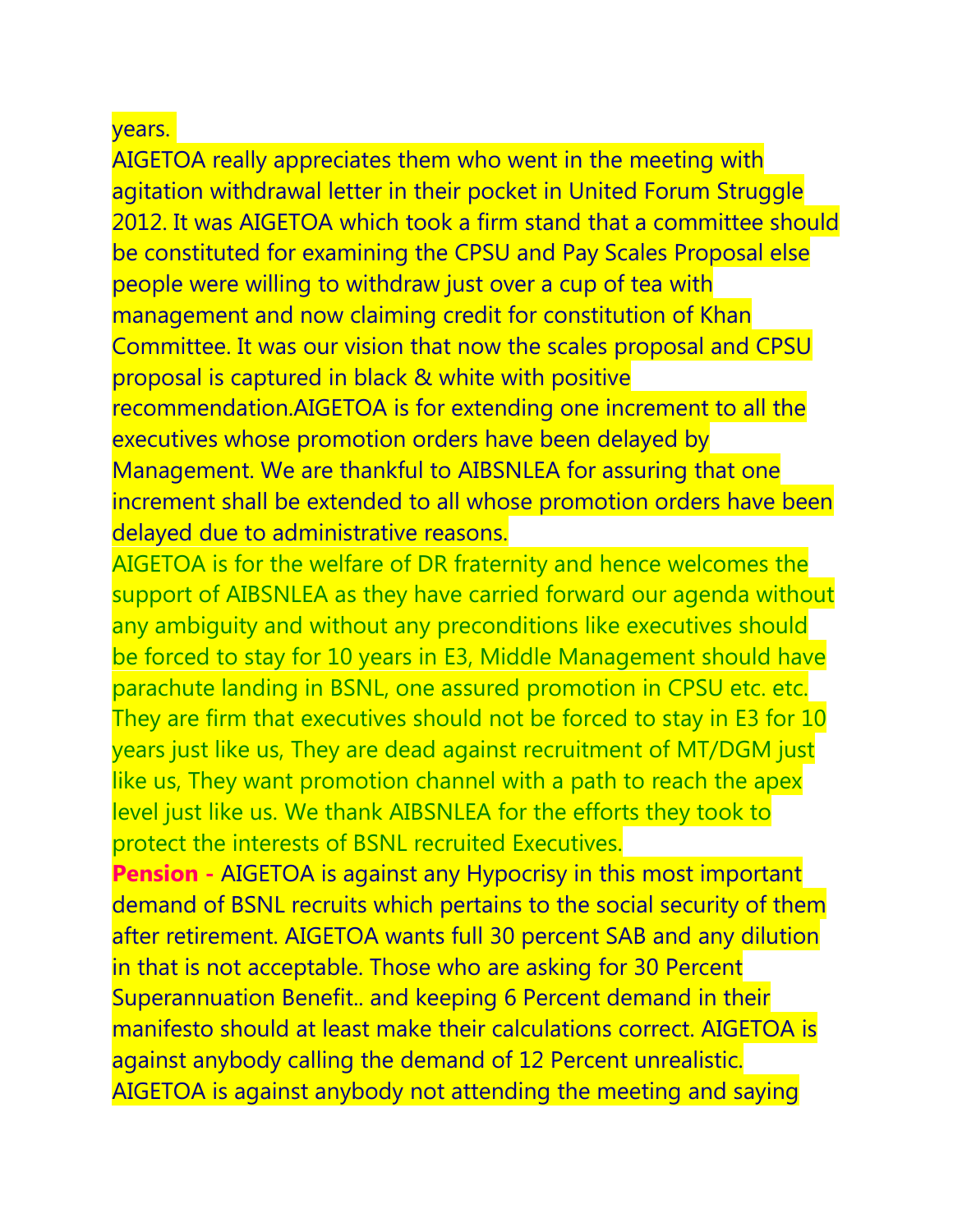others surrendered. There was a call for everybody in the meeting... General Secretary AIBSNLEA was also not in the station on that day but their AGS attended the meeting. AGS and President AIGETOA attended the meeting. President NFTE also attended the meeting. Those who did not even bother to send their representative in the meeting for reasons best known are now calling that they would have ensured more. Perhaps they were aware what is going to happen and wanted to wash their hands away from it and hence missed the meeting...That meeting paved the way for creation of Superannuation Trust for BSNL recruits.. That meeting Paved the way for revision of quantum of Superannuation Contribution after actuarial analysis...that meeting paved the way for revision in date of implementation ...and it is that meeting that Management is agreeing for increasing the quantum now. We are against this Hypocrisy of doing nothing when given a chance and then singing the song. We are thankful to AIBSNLEA for helping us towards resolution of the issues. We are thankful to them for actually working and not just singing the songs. ..We want that who so ever comes first should carry forward the agenda of resolution of burning issues pertaining to all BSNL recruits. Accordingly we want the one who supports Merger of Sr. SDE and SDE cadres and extending Promotions as Per EPP. This will open the gates of E7 for seniors also. We want that somebody who comes first should defeat the designs of Management to recruit MTs and DGMs in the middle. We want somebody who sincerely and whole heartedly works for Pay Parity of the executives recruited after 01.01.2007. We want somebody who says demand of 12 Percent Superannuation is realistic, somebody who works for getting 30 Percent Superannuation Benefit on ground. We sincerely hope that all the executives will understand what is good for them and request them to be on the side where the resolution of the issue lies. We sincerely hope and believe that AIBSNLEA will come out with a thumping majority from the sample survey taken and we feel that our issues are in safe hands.With regard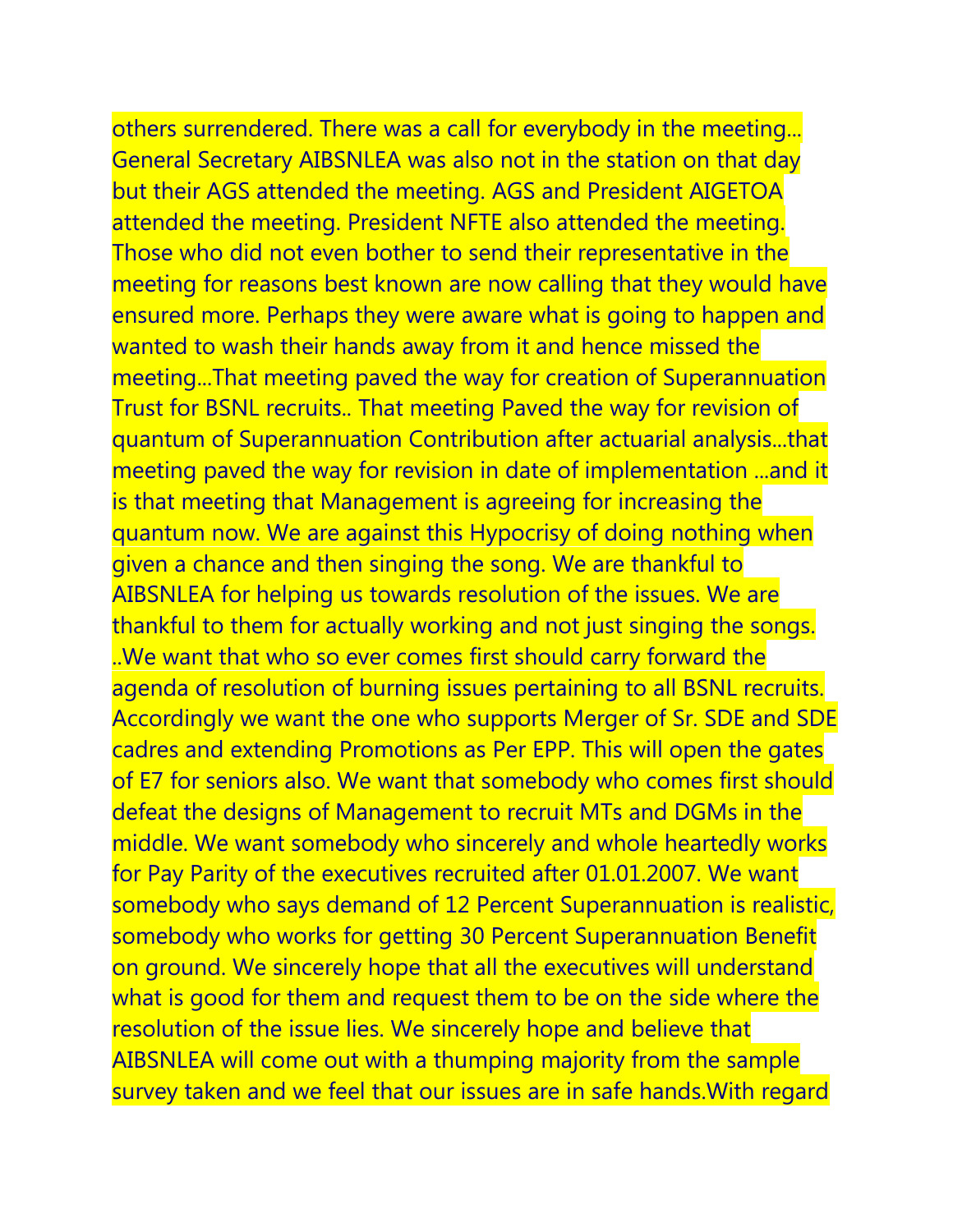to the future of AIGETOA after referendum, our case for granting separate recognition to association for BSNL recruited Executives is under persuasion at Hon'ble Kolkata High Court by AIGETOA CHQ, Hon'ble Allahabad High Court by representatives of UP West and UP East Circle and at Hon'ble High Court at Cuttack by representatives of Odisha Circle. As you are aware that Hon'ble High Court admits the case only when there is merit in the case and accordingly we believe that Hon'ble Court of Law will consider our representation. On that front also, AIBSNLEA has supported us by writing to management for the separate representative status to association for BSNL recruited executives. Therefore, in the event of judgement coming in our favor, it becomes all the way necessary that both the representative association works in synch with each other for resolution of the issues. Further, the name of AIGETOA is associated with the fight for right...Till that fighting spirit is there inside us, any referendum, any recognition, any management can not stop us from fighting for our rights. **We find that AIBSNLEA is in our side on the issues and hence we appeal all the executives to be on AIBSNLEA side in referendum to be held on 7th** 

**(FROM WEBSITE of AIGETOA)**

#### **04-12-2016**

**Control room has been set up for election by AIBSNLEA. It will operate from 8-00 AM to 6-00 PM on 07-2016.In case of any assistance organisers or members can contact in the following numbers:**

**033-2243-7474 & 033-2243-7485**

**December 2016 and vote for them.**